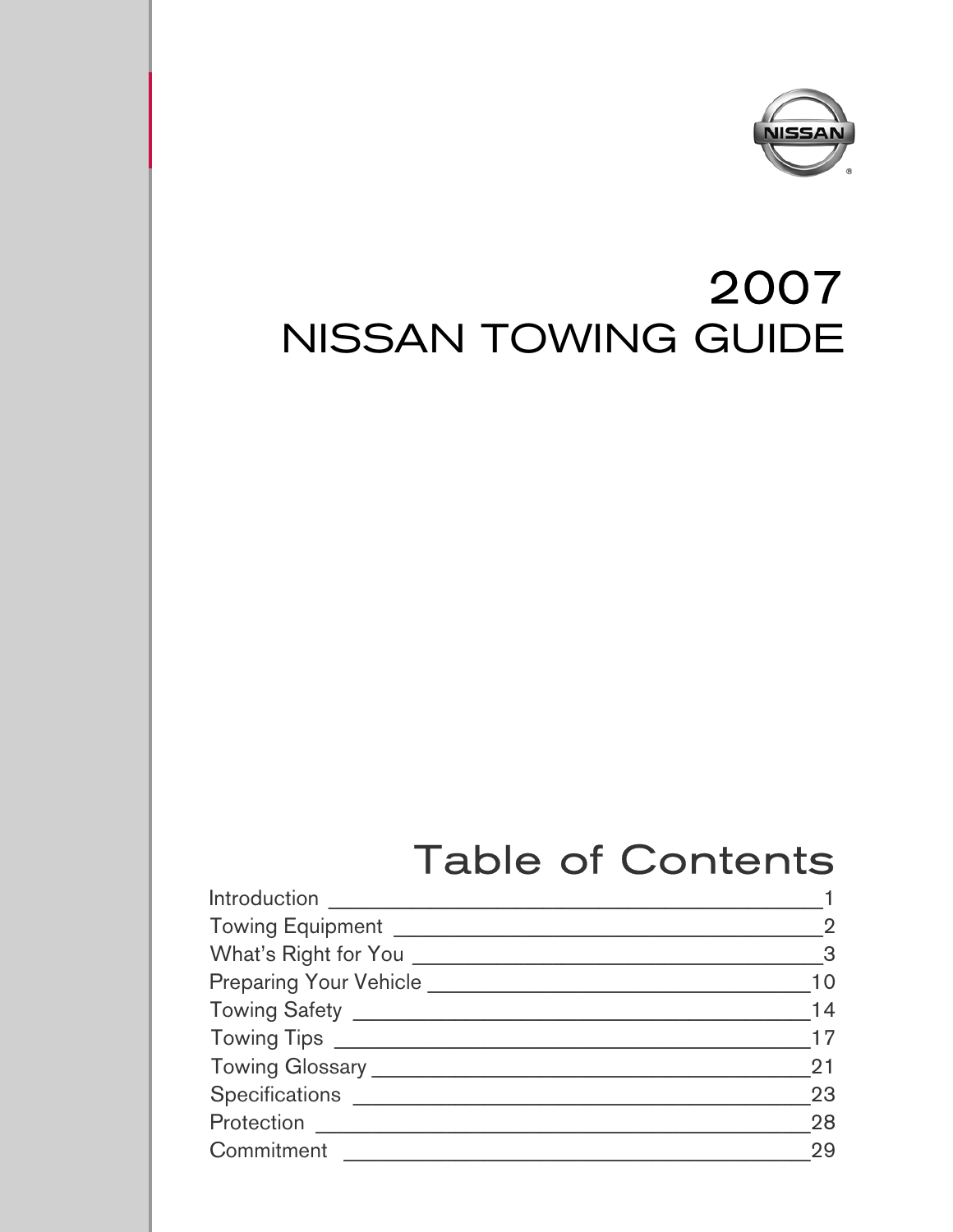# <span id="page-1-0"></span>INTRODUCTION

# **SAFETY IS PRIORITY ONE**

Obviously, your first concern should be safety. Your vehicle was designed to be used primarily to carry passengers and cargo. Always remember that towing a trailer places additional loads on your vehicle's engine, drivetrain, steering, braking, and other systems. Therefore, be certain that your vehicle can meet the demands of the towing application you have in mind.

 Rent or purchase only the highest-quality towing and safety equipment you can find. Reinforced tow hitches designed especially for certain Nissan vehicles are available from your Nissan dealer.\* Hitches for the other Nissan models should be bought from and installed by a professional supplier of towing equipment. Finally, it is important to follow the towing capacity limit set for your specific vehicle, and to ensure that your vehicle is in top mechanical condition, especially the tires, brakes, suspension, and engine cooling system. See your owner's manual for details.

# **NEVER EXCEED THE ESTABLISHED TOWING CAPACITY**

Towing capacities vary from vehicle to vehicle. See the SPECIFICATIONS section of this guide to view the towing capacities of 2007 Nissan vehicles produced at the time of Towing Guide publication. Use this data to help select the proper Nissan vehicle to meet your anticipated needs, and refer to it when renting a trailer or other piece of towing equipment.

# **EQUIP YOUR NISSAN FOR TOWING**

The frequency and type of towing should also influence the manner in which you equip your vehicle. If you plan to tow often, either for recreation or work, select the engine size, transmission type, suspension, and towing capacity that are best suited to your requirements. This guide can help you select that equipment.

 If, on the other hand, your towing will be infrequent, choose the Nissan vehicle and equipment that best meets your day-to-day needs. Then, be careful not to exceed the towing capacity on those few occasions when you do tow.

#### **READ THIS GUIDE BEFORE YOU TOW**

This guide was designed to provide an overview of safe towing practices. In it you'll find information on towing equipment, safety, proper loading and driving techniques, towing tips, and much more. It is also a good idea to discuss your towing requirements with either your Nissan dealer or a professional supplier of towing equipment before you equip your Nissan vehicle for towing.

\*Quest tow hitch is factory installed only.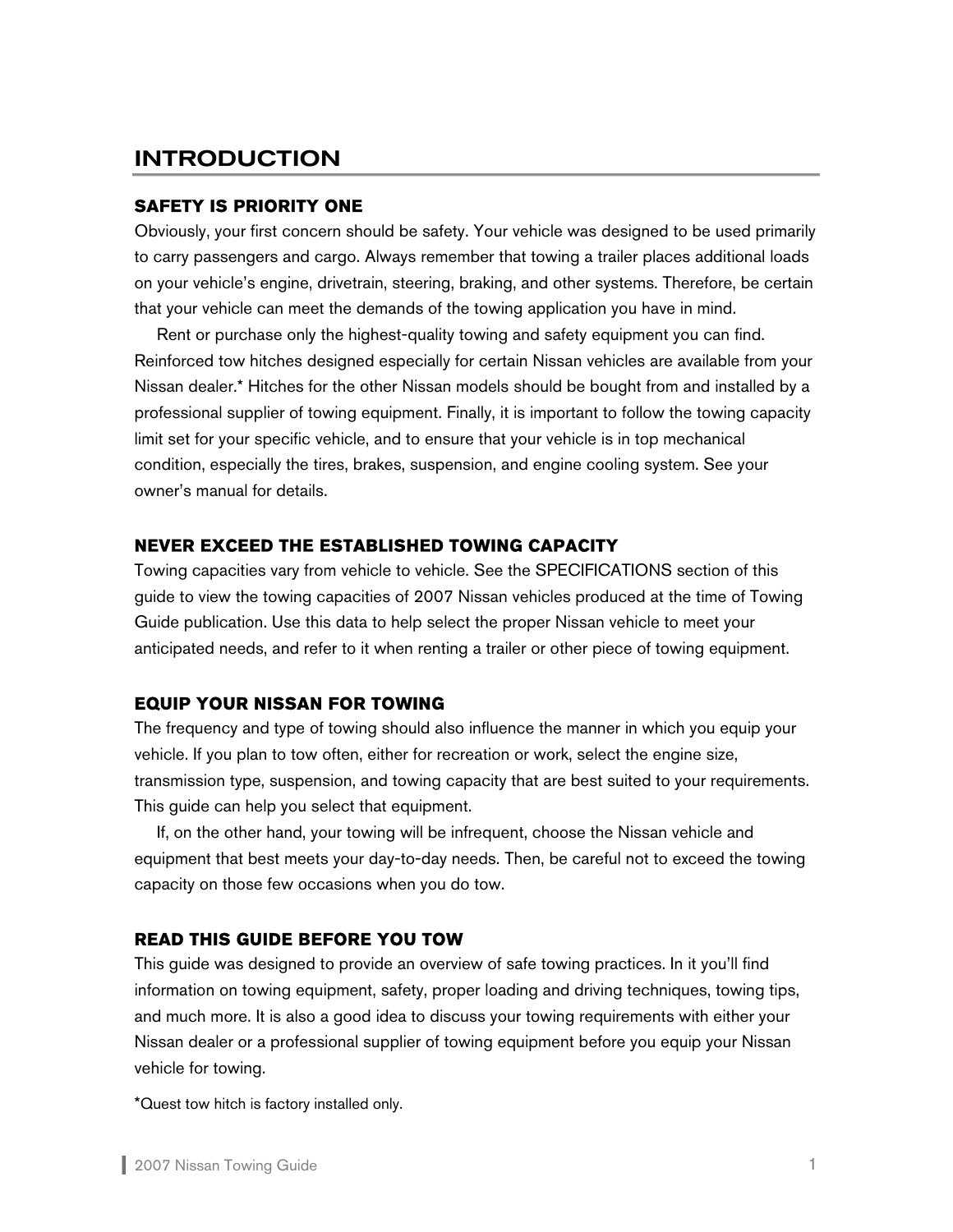<span id="page-2-0"></span>Finally, there are state and local laws on towing that you should review to ensure you comply with all regulations.

# TOWING EQUIPMENT

#### **RENTING**

The first thing to keep in mind when renting a trailer is to rent only from professional companies that specialize in towing and towing equipment. More than likely, these representatives will have some experience in selecting and fitting the towing equipment that is appropriate for your Nissan vehicle.

 When renting, make sure you have your owner's manual on hand so that you can check the towing capacities for your specific vehicle. Never rent a trailer that exceeds these capacities, and make sure that any other equipment you rent is sufficient for your loaded trailer.

 While you're there, ask questions. How much does the trailer weigh? What is the trailer tongue load? How much weight will the trailer hold? What type of brakes is it equipped with? All of these items have an effect on whether your Nissan vehicle is capable of safely pulling that trailer or piece of equipment.

 Make certain that all trailer stoplights, taillights, and turn signals are hooked up and operate correctly, and that all safety equipment is properly installed. Check the safety chains/cables, tie-downs, etc.

 Carefully inspect the condition of the trailer and equipment. Are the tires worn excessively? Are the tire pressures correct? Are there broken welds, missing bolts or pieces? All these factors can also affect your safety.

 Towing safety should be a high priority when choosing and renting equipment, and this is especially true concerning hitches. Never rent a clamp-on-type hitch. Since Nissan bumpers not specifically marked for towing are not designed for trailer loads, using this type of hitch may cause damage to your vehicle and could result in trailer separation during towing. Tow only with a permanent-type hitch.

#### **PURCHASING**

Purchase towing items such as hitches and hitch balls only from your Nissan dealer or a professional supplier of towing equipment.

If you are intending to use your vehicle to tow a trailer you already own, first determine the trailer's weight when fully loaded. This will tell you if, in fact, your vehicle is capable of pulling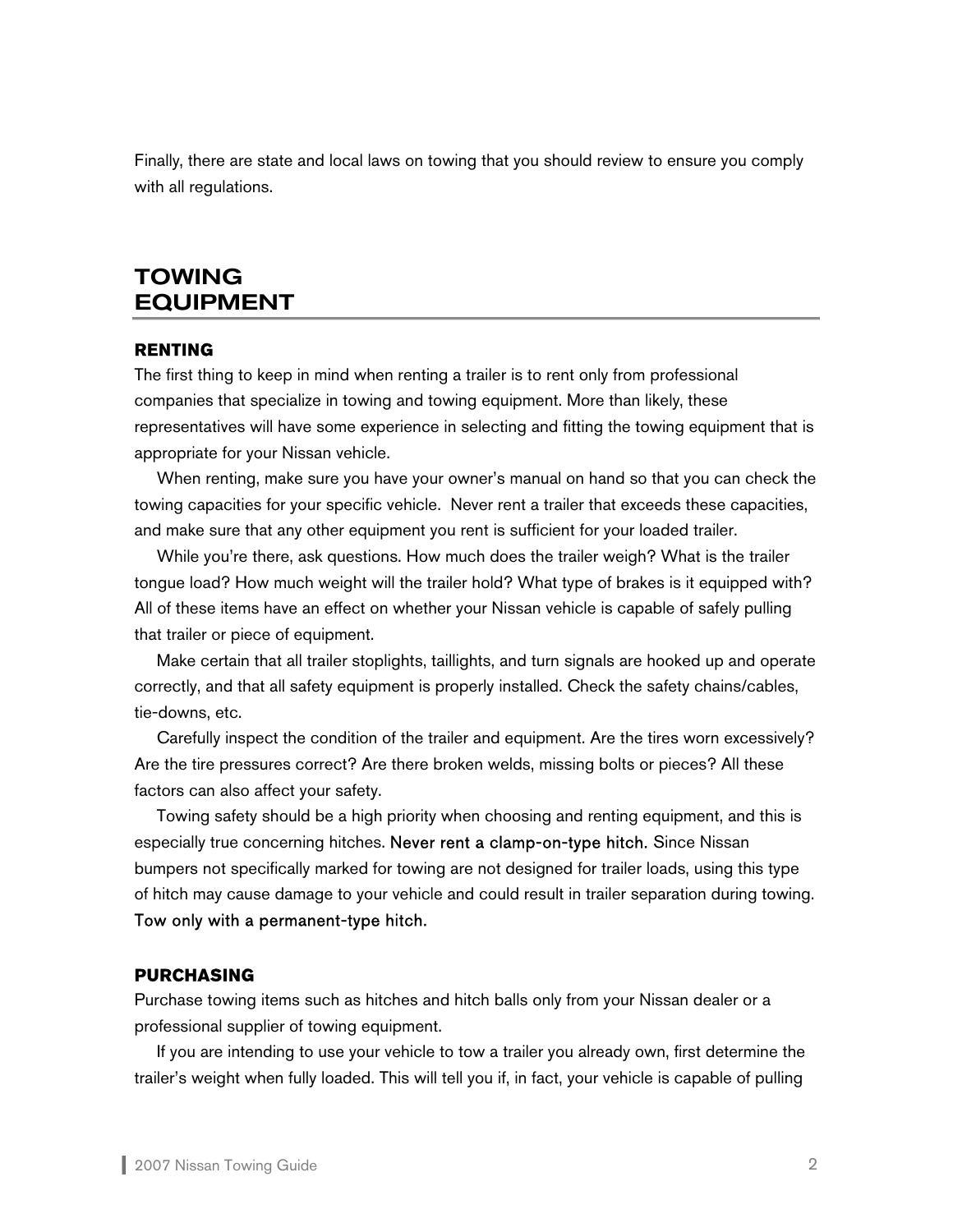<span id="page-3-0"></span>this amount of weight. In addition, it will also help you purchase the right type, style, and class\* of hitch and other equipment.

If you are buying a travel or boat trailer, be sure that your Nissan vehicle has the towing capacity to pull it. See the SPECIFICATIONS section of this guide or refer to your owner's manual for detailed information regarding the towing capacity of your specific vehicle. Your owner's manual should ALWAYS be referenced before making any towing decisions.

 Naturally, you'll want to buy the highest-quality equipment you can find for maximum towing safety. And if you plan to tow often, consider convenience. Quick-disconnect trailer light connectors and ratchet-type tie-downs, for example, make the job go faster and easier and are usually worth the small extra investment.

# WHAT'S RIGHT FOR YOU

# **TYPES OF EQUIPMENT**

Towing requires a variety of equipment, and, depending upon the application, there can be several types or styles of each piece of equipment. Working with your Nissan dealer or a professional supplier of towing equipment, it should be relatively simple to determine the proper type of equipment for your specific vehicle given the intended application. This section explains the most common pieces of towing equipment available.

# **HITCHES**

Whichever type of hitch you use, it should be firmly bolted to your vehicle, and should be of the appropriate weight class for the equipment you intend to tow. In addition, keep the following in mind:

- Do not modify the vehicle's braking or exhaust systems or its body structure/frame when installing the hitch.
- Be sure that the hitch does not interfere in any way with the vehicle's energy-absorbing bumper.
- Regularly check to see that all hitch-mounting bolts are securely fastened.
- Where practical, remove the hitch when not in use. Your Nissan dealer can assist you in hitch removal and reinstallation. When removed, seal the bolt holes to prevent road spray, fumes, water, and dirt from entering the vehicle.

\*See the SPECIFICATIONS section of this guide for equipment class information specific to your vehicle.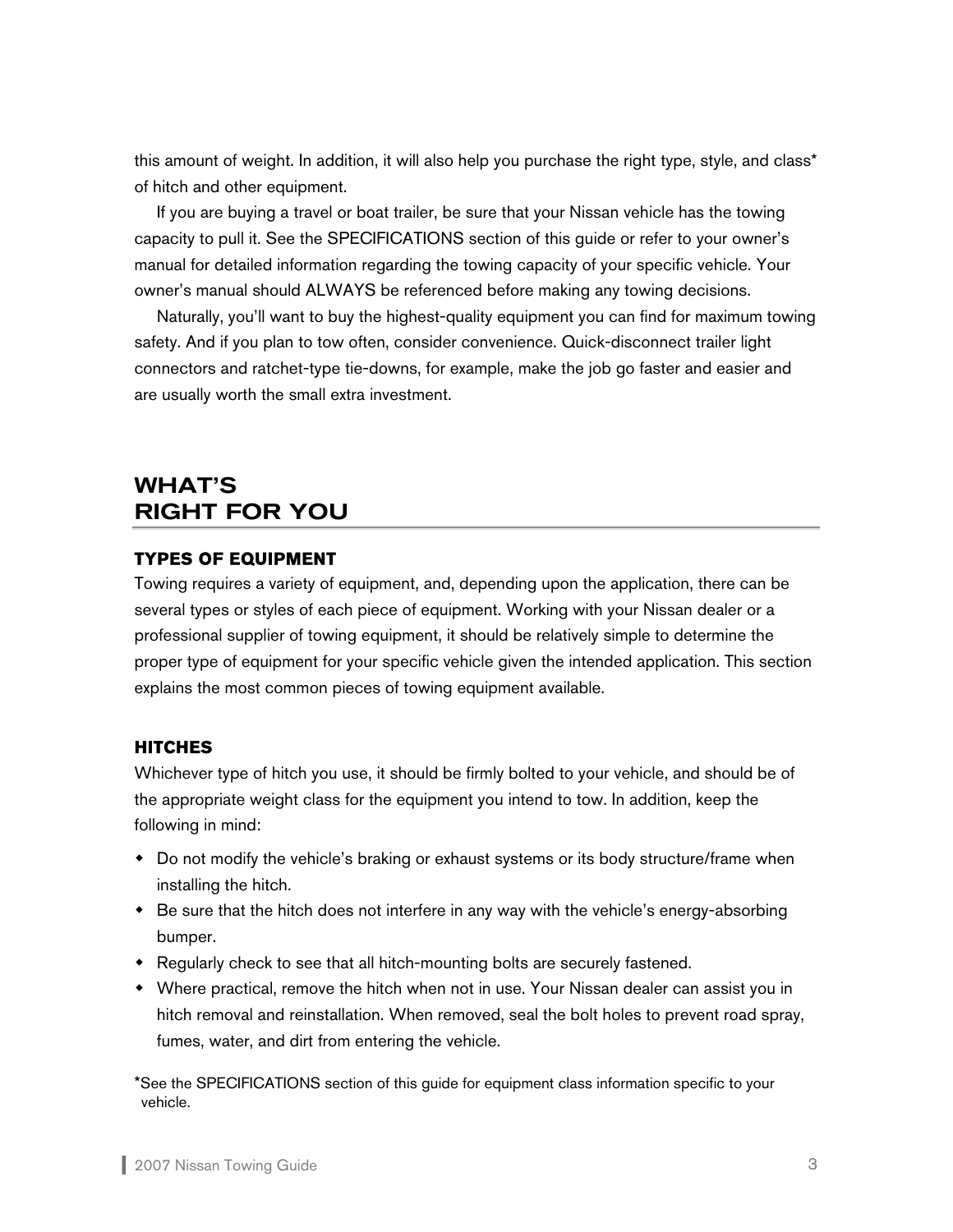- For receiver-type hitches using a ball mount, the ball mount should be removed when not towing.
- If you install a hitch yourself, remember that it must be securely attached to the frame or underbody, according to the manufacturer's instructions. Never attach a hitch or towing device to the vehicle axle housing. This may damage the housing, wheel bearings, wheels, or tires.

# **Hitch Types**

Bumper Hitch – This is a special reinforced bumper designed to accommodate a hitch ball.



Receiver Hitch – A receiver hitch is bolted directly to the vehicle structure for added strength and durability. Nissan bolt-on receiver hitches are designed specifically for Nissan vehicles and include the necessary reinforcements, with ample clearance around bumpers, frame members, etc. These hitches allow for the removal of the ball mount when not towing.

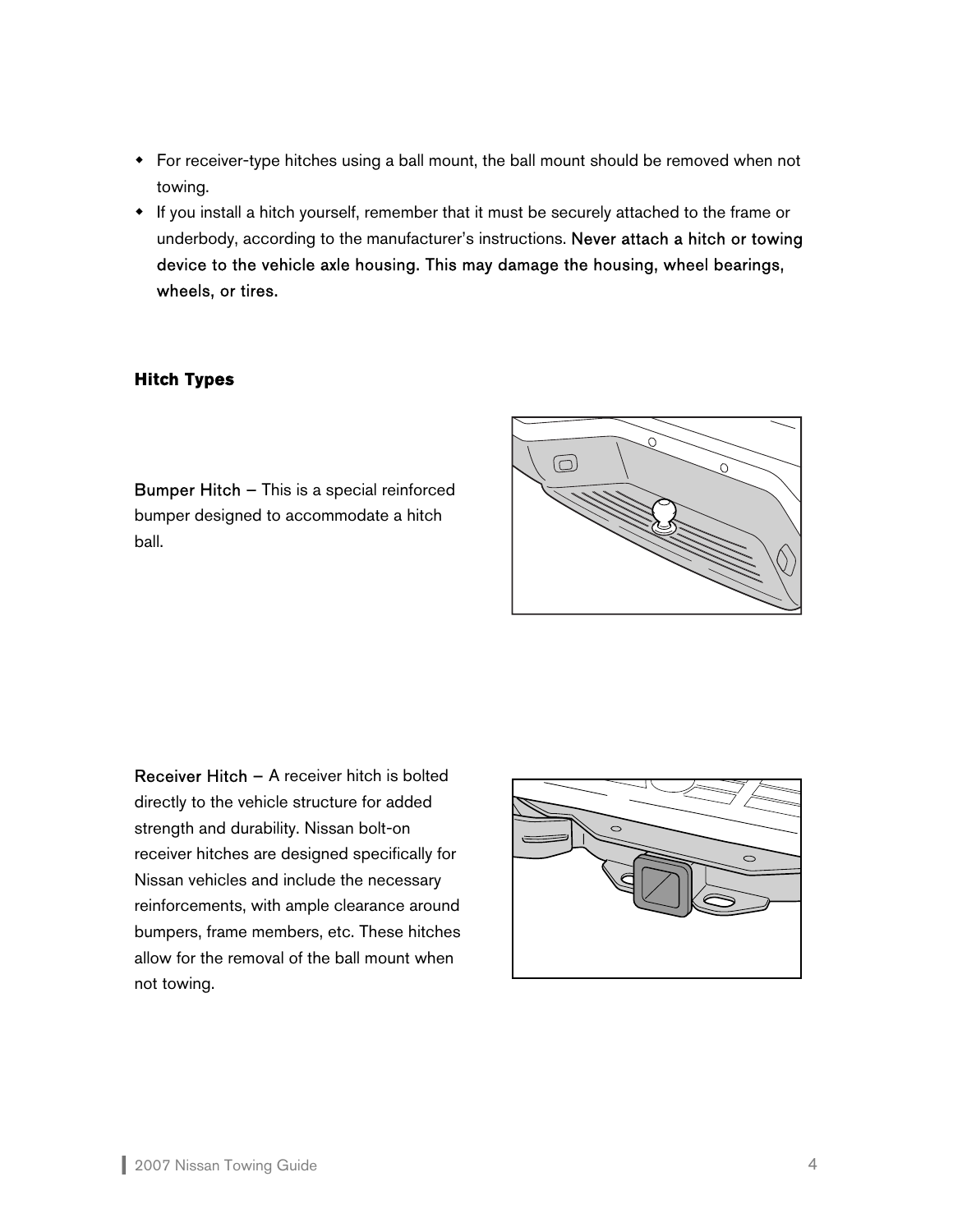Weight-Distributing Hitch System – This type

of system uses a "load-leveling" or "equalizing" hitch. The weight-distributing feature helps shift trailer tongue weight to all trailer tires and the tow vehicle front tires.

Purchase of a weight-distributing hitch ball mount (Class IV) is STRONGLY RECOMMENDED if you own an Armada, Frontier, Pathfinder or Titan vehicle and plan to tow trailers with maximum weight over 5,000 lbs. This ball mount includes a  $2^5\prime_{16}$ " hitch ball rated for up to 10,000 lbs., and is available through your Nissan dealer for use with the optional tow package.



Clamp-On Bumper Hitch – As the name suggests, this type of temporary hitch clamps onto the bumper assembly. Nissan does not recommend the use of this type hitch for a number of reasons. It may interfere with performance of the energy-absorbing bumper. And because the bumper was not designed to carry this type of load, it could damage the bumper and bodywork, and may possibly result in trailer separation during towing. Therefore, tow only with a permanent hitch.

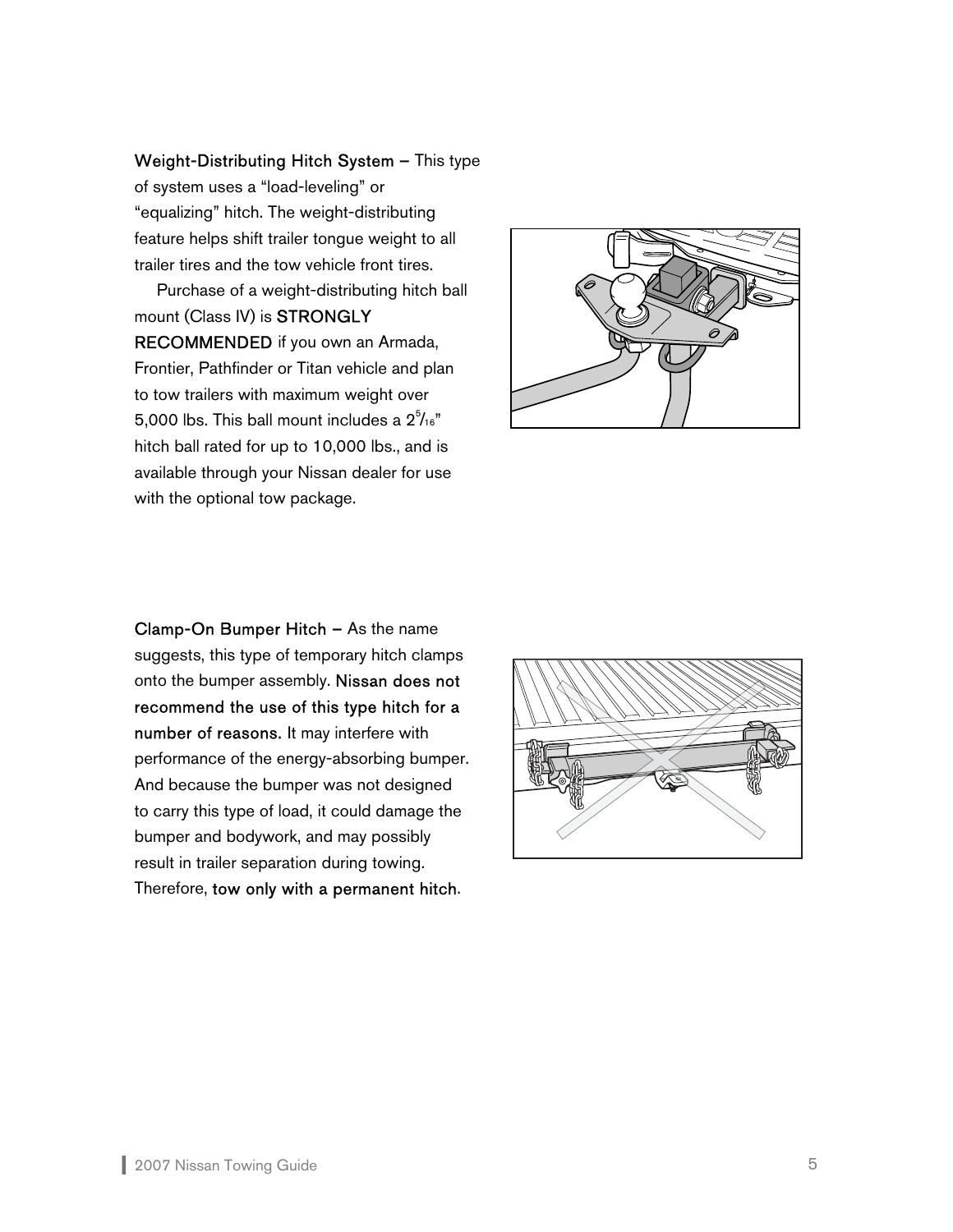5th Wheel or Gooseneck Hitch – Mounted in the bed of a pick-up and designed for heavy-duty applications, these types of hitches are not available from Nissan but can be purchased from a professional supplier of towing equipment.\*

A 5th wheel or gooseneck hitch is usually installed and adjusted to meet the requirements of a particular trailer, but two basic rules hold true in every case. First, the hitch should be mounted a minimum 2 inches forward of the rear axle centerline. Second, it should be securely attached directly to the truck frame. This installation should be done by professionals only, as it is very important to mount the hitch correctly to distribute the king pin load for the proper load carrying and sway control performance.





# **BALL MOUNT**

A ball mount (also known as a drawbar or "stinger") is a bar that holds a hitch ball and is inserted into a receiver-type hitch. Ball mounts come in a number of weight capacities (3,500

lbs., 5,000 lbs., etc.) and sizes  $(1<sup>1</sup>/<sub>4</sub>", 2", etc.),$  and can be weightdistributing or non-weight-distributing.

# **HITCH BALL**

A hitch ball is bolted through a ball mount or a hitch hole in the tow vehicle's rear bumper. The coupler on the trailer tongue attaches over the hitch ball.

Like ball mounts, hitch balls are available



in a number of weight capacities and sizes. Therefore, always make sure the hitch ball selected has the proper shank diameter and weight rating for the ball mount as well as the coupler on your trailer. Using a 1<sup>7</sup>/s" hitch ball in a 2" coupler, for example, could result in the

\*At this time, Titan is the only Nissan vehicle approved for 5th wheel and gooseneck trailer towing. See your owner's manual for details.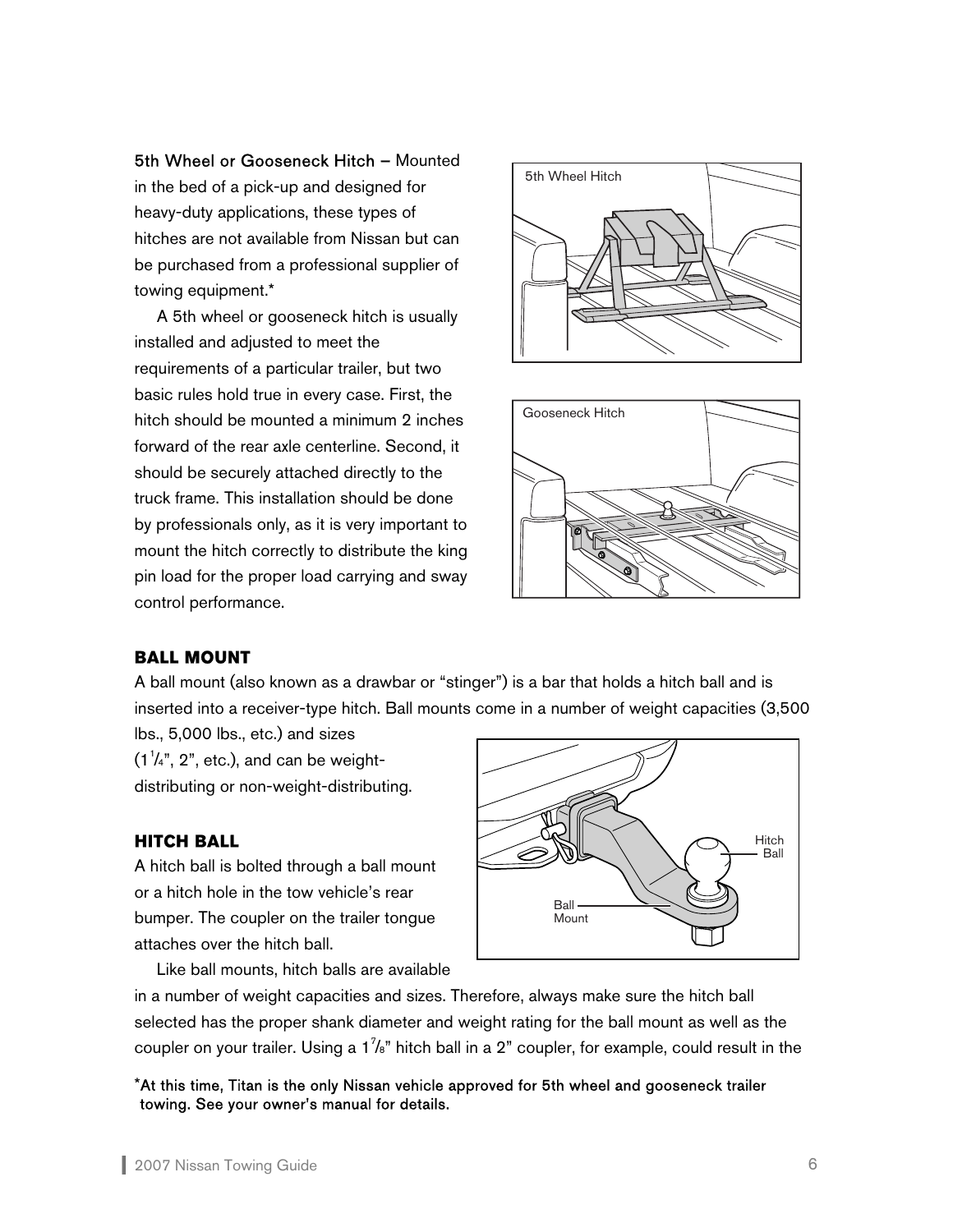trailer separating from the tow vehicle.

 Hitch holes come in different diameters. If a hitch ball with a smaller shank is used in a larger hole, a bushing should be used to take up the excess clearance. Bushings are often included with Nissan accessory hitch balls.

 A simple maintenance routine for the hitch ball is recommended to keep it in top condition. Coating it with light grease will minimize wear of both the coupler and hitch ball. Also, by removing the hitch ball when not towing, or by protecting it with a special cover, you will help prevent rust from forming on it.

#### **TRAILER TONGUE**

The tongue is the part of the trailer that extends forward to meet the tow vehicle, and it also carries the coupler assembly. Knowledge of the trailer tongue load (conventional trailers) and king pin load (5th wheel and gooseneck trailers) is critical as it can have a significant effect on the handling of the tow vehicle. See the SPECIFICATIONS section of this guide or refer to your owner's manual to view the maximum conventional trailer tongue load listed for your vehicle.

# **SAFETY CHAINS/CABLES**

Always use suitable safety chains/cables between the tow vehicle and the trailer. If the hitch should break or become disengaged for some reason, these chains/cables will provide an emergency connection between the

vehicle and the trailer.

 The chains/cables should be crossed under the trailer tongue and attached to the hitch or vehicle frame. Crossing the chains/cables under the tongue will help prevent the tongue from hitting the ground should the trailer become disconnected.

Be sure to leave enough slack in the chains/cables to turn corners without binding; however, note that excessive slack will allow the chains/cables to drag on the ground. Do not use Shooks for attaching, as they may become un-hooked, and are illegal in



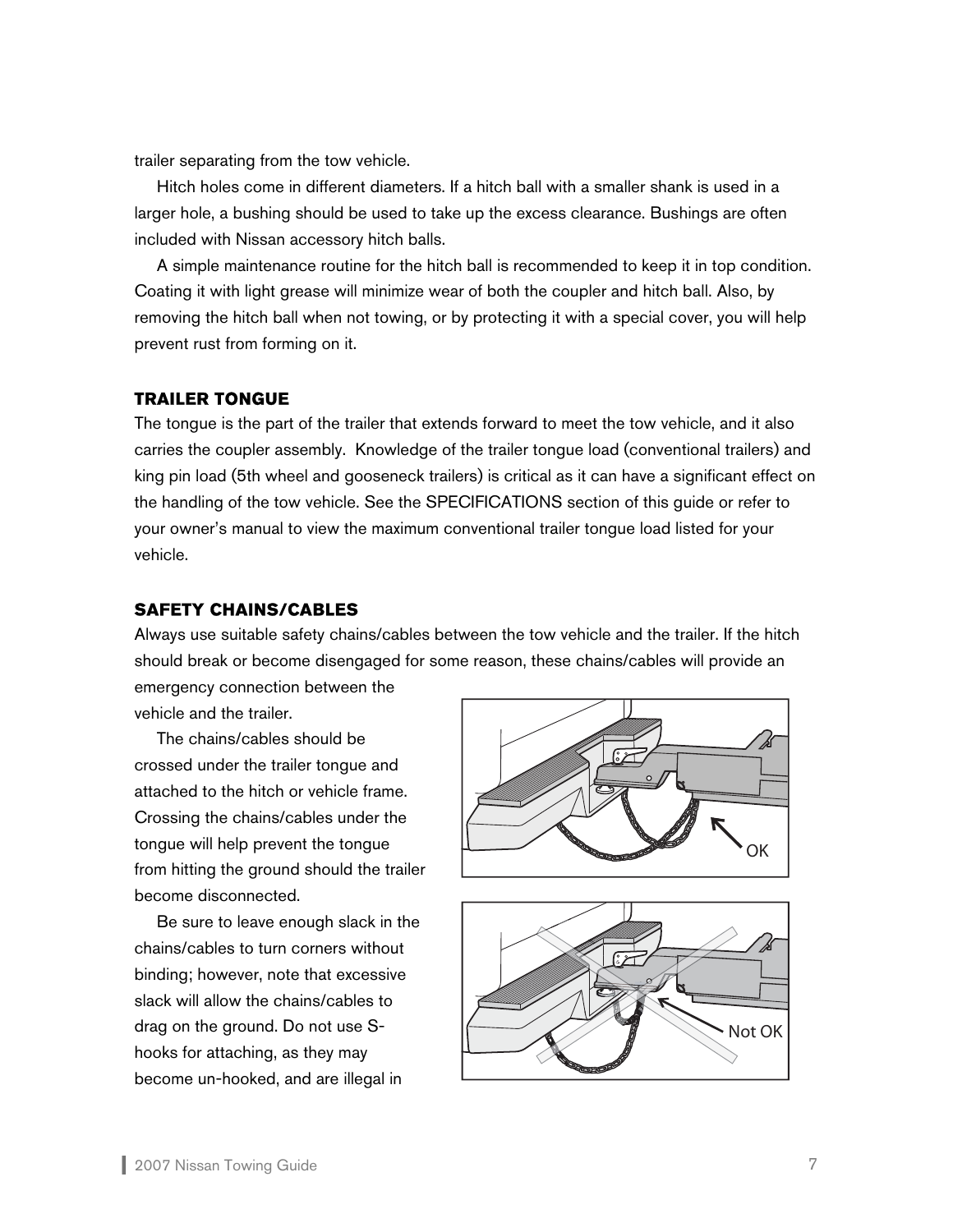many states.

To avoid damage to the bumper and chains/cables when making a sharp turn, do not attach the chains/cables too close to the coupler. Consult your trailer manufacturer for the proper location of the chain/cable attachment to the trailer.

#### **REAR VIEW MIRRORS**

In many cases, a trailer can block your rear vision when you're using only the standard Nissan rear view mirrors. These mirrors were not designed for towing.

 "Extended" mirrors specifically designed for trailer towing should be used when your rearward vision is obstructed. Before using these mirrors, make certain that they comply with state and local regulations. Telescoping Tow Mirrors are available as an accessory for Armada and Titan vehicles. Contact your Nissan dealer for details.

#### **BREAKAWAY SWITCH**

On a trailer with electric brakes, a breakaway switch can automatically activate the trailer brake system if the trailer becomes separated from the tow vehicle. Should the trailer become detached, a breakaway switch may help prevent the trailer from wandering into another lane and will bring it to a safer stop with less damage.

 A breakaway switch relies on the power of a trailer battery, so make sure it is not discharged. Never use the breakaway switch to "park" the trailer on a grade. The battery would eventually discharge and release the brake, allowing the trailer to roll.

 Be sure to leave enough slack in the tether on the breakaway switch to turn corners without binding. If you do not, the electric trailer brakes will lock-up and not release.

 See your trailer manufacturer for proper installation of a breakaway switch that is compatible with your trailer braking system.

#### **TRAILER LIGHTS**

Trailer lights should comply with all applicable federal, state, and local regulations, and should be in proper working order at all times. A trailer's taillights, stoplights, and turn signals must be wired\* into the tow vehicle's electrical system. Many trailers use the same filament of a dualfilament bulb for both stoplights and turn signals. The second filament is used for the trailer's taillights. All Nissan vehicles utilize separate filaments for each function. Direct splicing of this type of trailer lighting may cause damage to your vehicle's electrical system and malfunction of the trailer lighting. When connecting your Nissan vehicle to this type of trailer lighting system,

<sup>\*</sup>See the SPECIFICATIONS section of this guide for wiring harness information specific to your vehicle.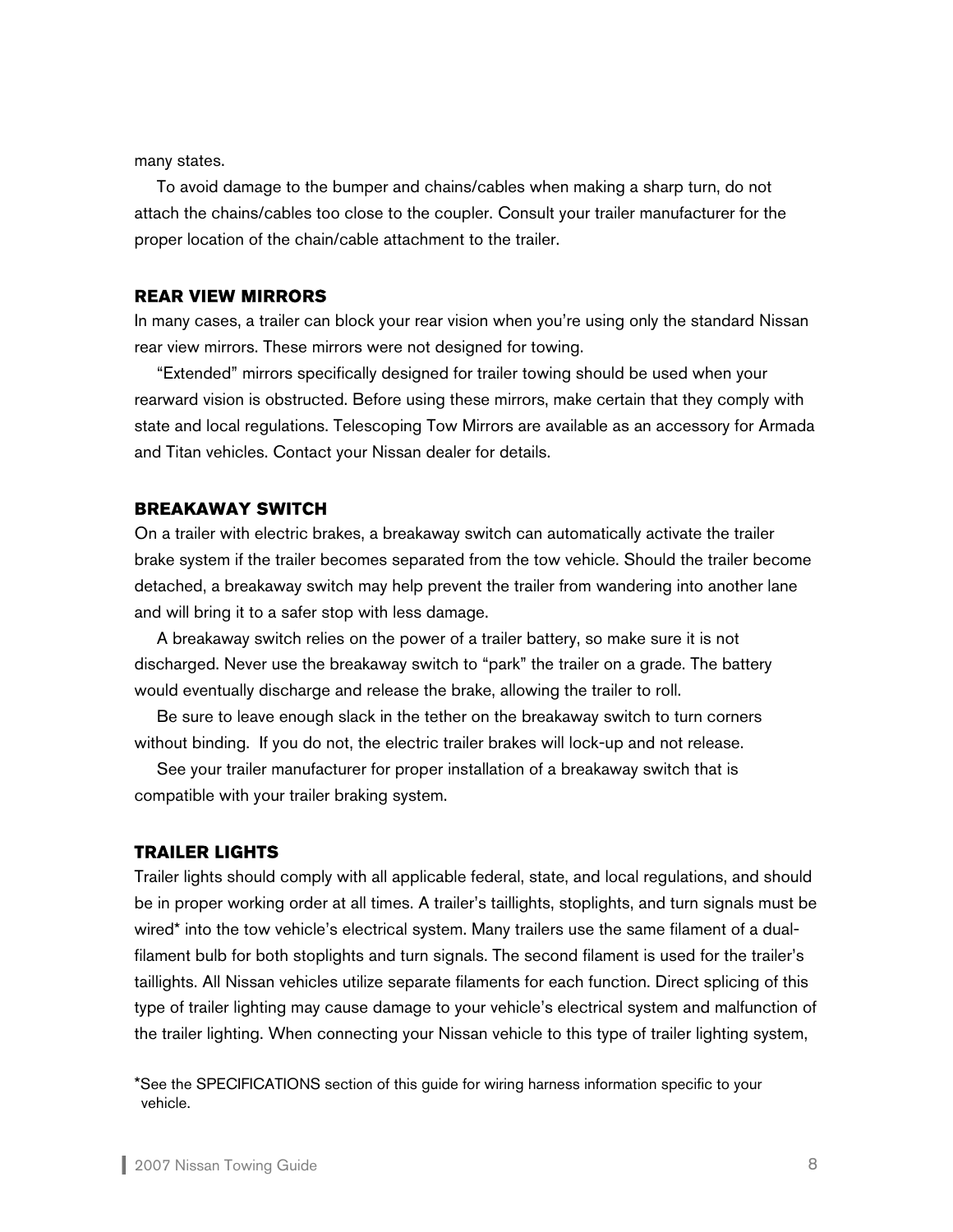a 3-wire to 2-wire power converter\* must be used. A power converter of this type creates only minimal additional demand (draw) on the vehicle lighting circuits to power the trailer lighting.

Always check for correct operation of the turn signals, stoplights, and taillights every time you connect a trailer for towing. Never replace vehicle fuses with fuses of a higher amperage rating than the original.

NOTE – Improper or poor quality trailer harness wiring may affect your vehicle's electrical system. Use only a Nissan approved wiring harness, or consult your dealer or a professional supplier of towing equipment for compatible equipment.

#### **BRAKES**

As with hitches, there are several types of braking systems available. Most states require a separate braking system on trailers with a loaded weight above a specific amount, so check to ensure you comply with all regulations.

# NOTE – Never connect a hydraulic trailer brake system directly to the vehicle hydraulic brake system.

Surge Brakes – The surge brake is mounted on the trailer tongue with a hydraulic line running to each trailer wheel. Surge brakes are activated by the trailer pushing against the hitch when the tow vehicle is braking. Hydraulic surge brakes are common on rental trailers and some boat trailers. In this type of system, there is no hydraulic or electric connection for brake operation between the tow vehicle and the trailer.

Electric Trailer Brakes – Electric braking systems are activated by an electronic signal sent from a trailer brake controller (special brake-sensing module).

 If electric trailer brakes are used, Nissan recommends all-electronic actuation because with this system it will not be necessary to tap into the tow vehicle's hydraulic system.

For your convenience, Armada, Frontier, Pathfinder, Titan, and Xterra vehicles are prewired to accommodate most popular electric trailer brake controllers. A wiring harness\*\* is either included with your vehicle or available from your Nissan dealer. This harness provides electric trailer brake controller input and output connections to the vehicle wiring. See a professional supplier of towing equipment for electric trailer brake controller availability.

NOTE – Improper or poor quality trailer harness wiring may affect your vehicle's electrical system. Use only a Nissan approved wiring harness, or consult your dealer or a professional

<sup>\*</sup>Armada, Frontier, Pathfinder, Titan, and Xterra vehicles are pre-wired for trailer lighting and do not require a converter.

<sup>\*\*</sup>See the SPECIFICATIONS section of this guide for wiring harness information specific to your vehicle.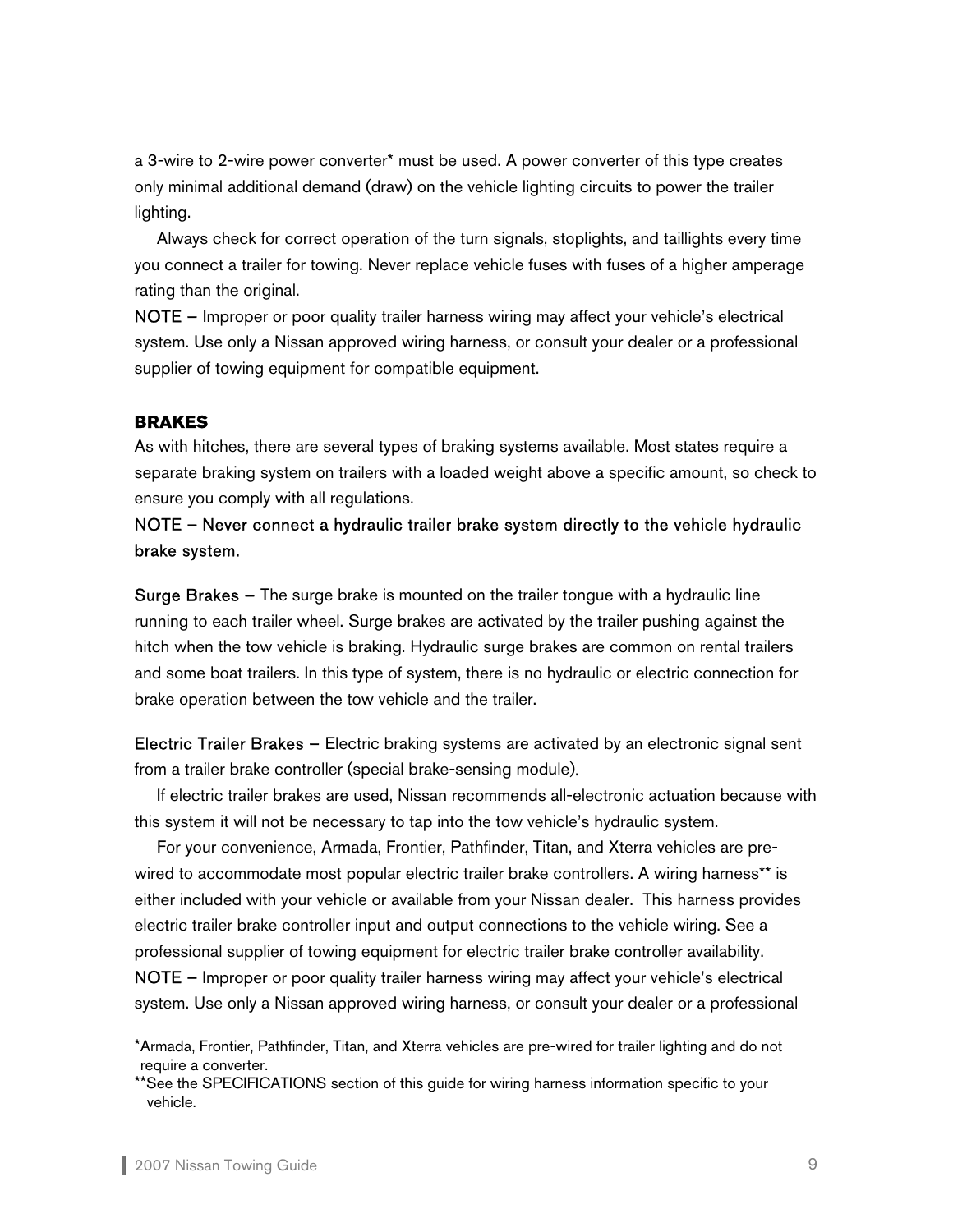<span id="page-10-0"></span>supplier of towing equipment for compatible equipment.

# **SWAY CONTROL DEVICE**

Sudden maneuvers, wind gusts, and buffeting caused by other vehicles can affect trailer handling. Sway control devices may be used to help control these affects. If you choose to use one, contact a reputable trailer hitch supplier to make sure the sway control device will work with the vehicle, hitch, trailer and the trailer's brake system. Follow the instructions provided by the manufacturer for installing and using the sway control device.

#### **GENUINE NISSAN PARTS AND ACCESSORIES**

Whether you'll be towing occasionally or on a regular basis, Nissan offers a full range of Genuine Nissan Parts and Accessories to help you tow with confidence.

 Every accessory is thoroughly tested and inspected for fit and workmanship. Therefore, you can be certain that every item is designed to be compatible with the standard features of your vehicle and designed to assist you with your towing needs.

 Contact your Nissan dealer for more information on accessories or towing-related parts for your Nissan vehicle.

# PREPARING YOUR VEHICLE

#### **BREAK-IN AND MAINTENANCE SCHEDULE**

Nissan recommends that you allow a sufficient "break-in" (500 miles) of both the engine and drivetrain before towing with your new Nissan vehicle. In addition, for the first 500 miles that you tow a trailer, do not drive over 50 mph and do not make starts at full throttle.

 Keep in mind, too, that towing places higher demands and added loads on vehicle components, so more frequent maintenance is called for. Your service maintenance guide provides the accelerated maintenance schedule for towing purposes. Engine oil, filter, transmission oil, and possibly other fluids should be changed more frequently when towing.

#### **MEASURING VEHICLE WEIGHT**

The key to safe, efficient towing has to do with weight. Your vehicle — SUV, truck, Minivan, or passenger car — is capable of carrying and towing only a certain amount of weight. You must compare your vehicle's tow weight ratings with the combined weight of the vehicle, trailer, and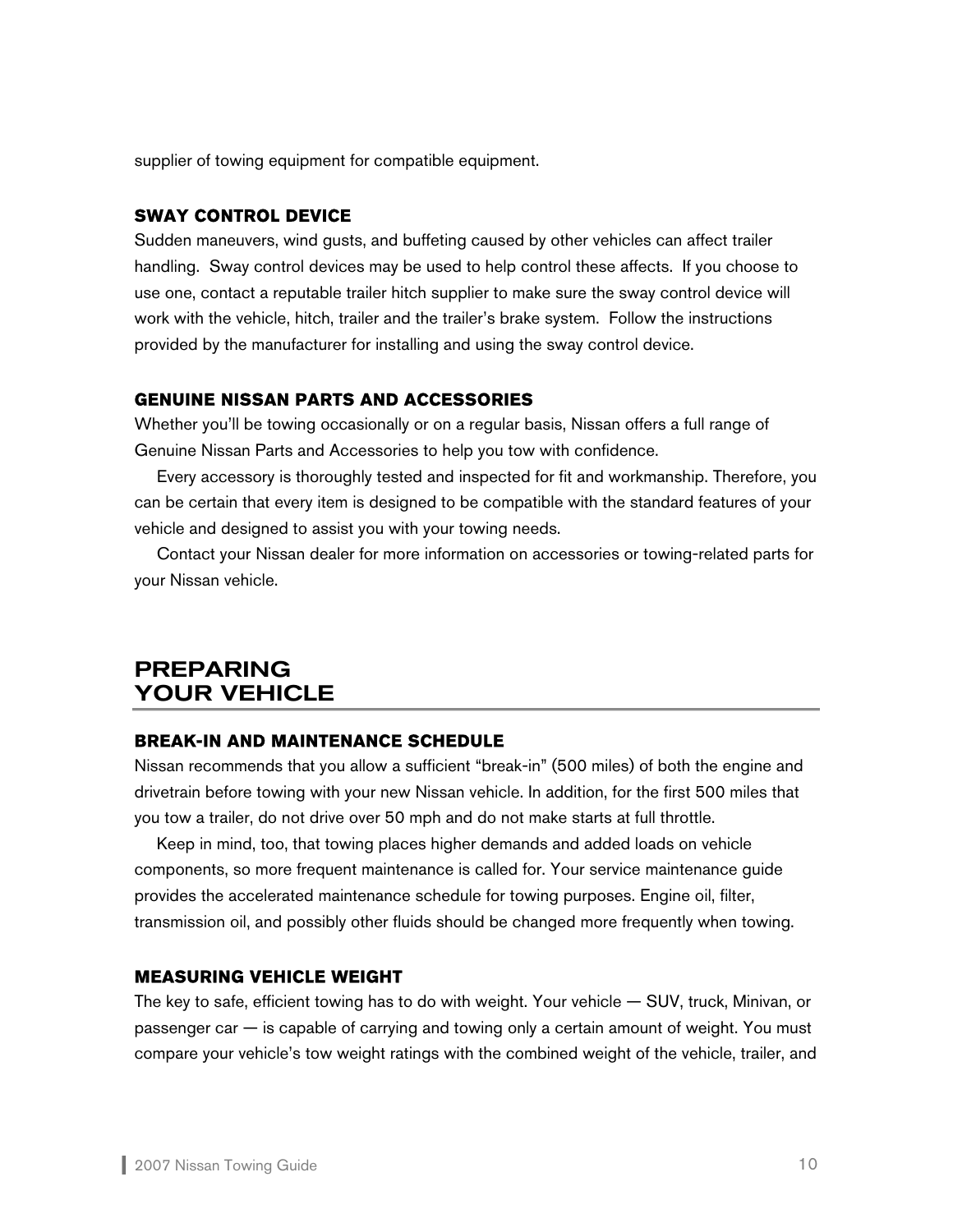their contents. This will help ensure that the total weight does not exceed any of your vehicle's tow weight ratings. There are four weights to consider when towing:

- Gross Vehicle Weight
- Gross Axle Weight (Front and Rear)
- Gross Combined Weight
- **\*** Trailer Tongue/King Pin Load

These ratings are based upon normal highway driving and may be reduced if operating in reduced-traction situations, e.g., slippery boat ramps.

NOTE – Attempting to tow loads greater than the GVWR, GAWR, GCWR, and the trailer tongue/king pin load specified could adversely affect vehicle handling, braking, and performance. Damage to your vehicle resulting from overloading may not be covered by your vehicle warranty.



# **GROSS VEHICLE WEIGHT (GVW)**

The Gross Vehicle Weight (GVW) is the total weight of the vehicle, plus passengers, cargo, fuel, hitch, trailer tongue/king pin load, and any optional equipment.

 The best way to determine the GVW is by having the vehicle — loaded and ready to tow — weighed at a public scale. To that figure, add the combined weight of all passengers. Then, add the trailer tongue/king pin load to determine the approximate GVW. The GVW you come up with must not exceed the Gross Vehicle Weight Rating (GVWR) for your vehicle.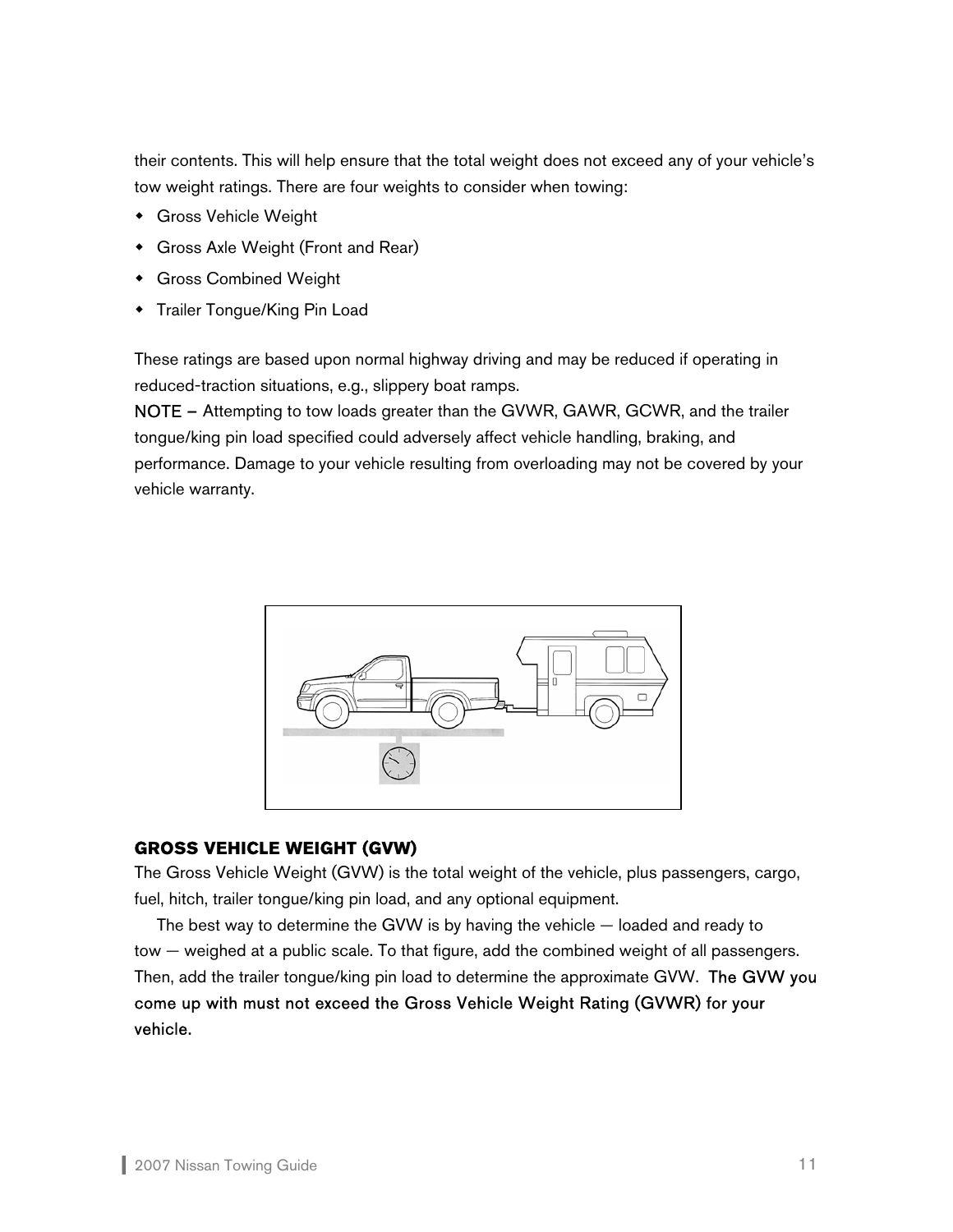On all Nissan vehicles, the GVWR is shown on the Federal Motor Vehicle Safety Standard (F.M.V.S.S.) certification label located in the driver's-side door area.

 To avoid overloading the vehicle, be sure to include the trailer tongue/king pin load as a part of the cargo when determining how much weight can be safely carried inside the vehicle. The weight of the roof rack cargo should also be included.





# **GROSS AXLE WEIGHT (GAW)**

The Gross Axle Weight (GAW) is the maximum weight each axle (front and rear) is designed to safely carry.

 To determine the GAW, load the vehicle as you would for towing and attach the loaded trailer. At a public scale, with the loaded trailer attached, place only the tow vehicle front wheels on the scale to determine the actual front axle GAW. To obtain the rear axle GAW, place all four tow vehicle wheels on the scale. From that figure, subtract the front GAW and you've got the rear GAW amount.

The GAW you come up with must not exceed the Gross Axle Weight Rating (GAWR) for your vehicle. On Nissan vehicles, the GAWR for both axles is listed on the F.M.V.S.S. certification label.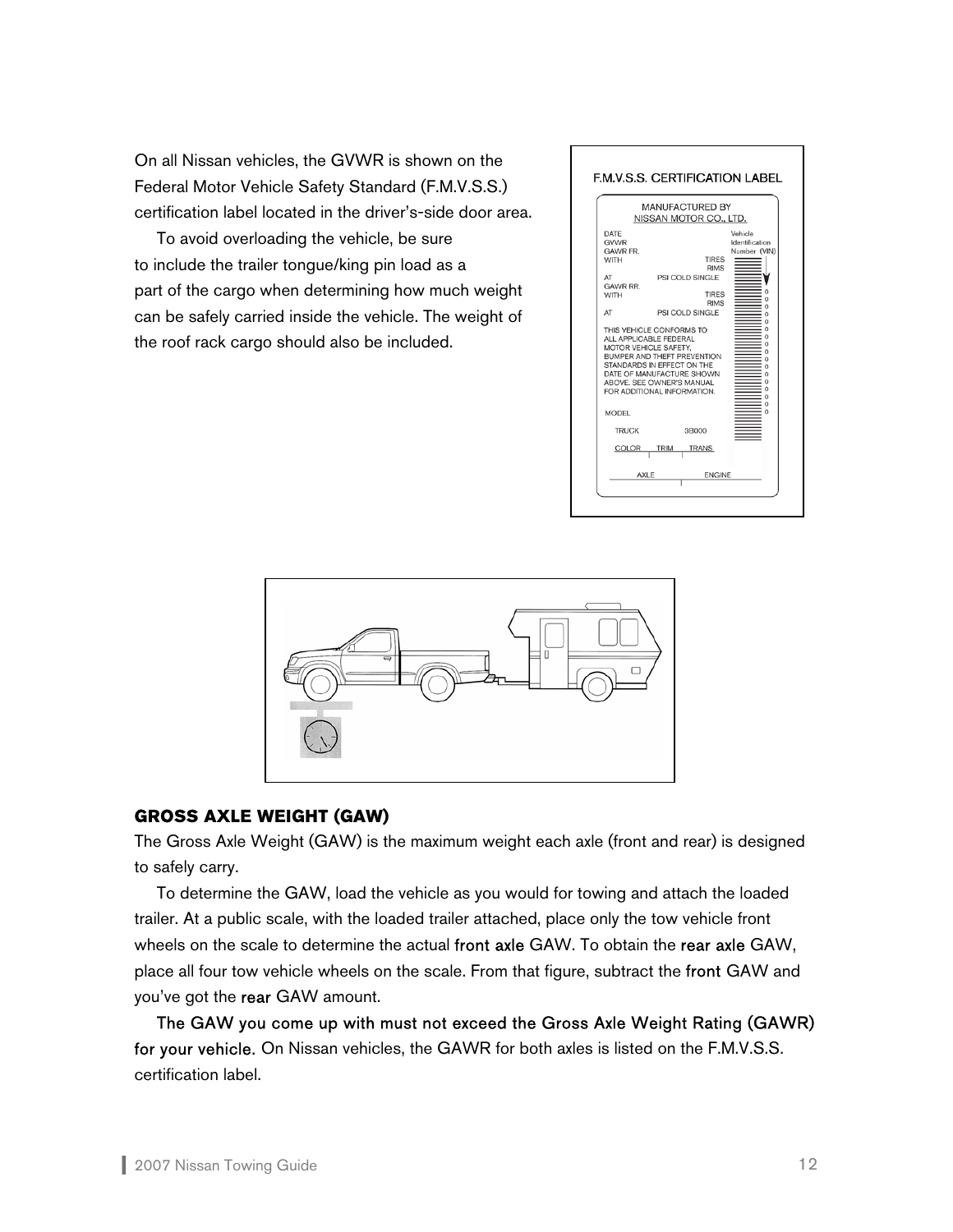

# **GROSS COMBINED WEIGHT (GCW)**

The Gross Combined Weight (GCW) is the total weight of the tow vehicle with all passengers, cargo, and fuel, plus the total weight of the trailer and all its cargo.

 To determine the GCW, simply weigh your vehicle when fully loaded and ready to tow, and add in the weight of the loaded trailer.

The GCW you come up with must not exceed the Gross Combined Weight Rating (GCWR) for your vehicle. See the SPECIFICATIONS section of this guide or refer to your owner's manual to view the GCWR listed for your vehicle.

# **TRAILER TONGUE/KING PIN LOAD**

The amount of weight pressing down on the tow vehicle hitch is called *trailer tongue load* (conventional trailer) or *king pin load* (5th wheel or gooseneck trailers). To measure trailer tongue/king pin load, place the tongue of the trailer on a scale when the trailer is not attached to the vehicle. A separate vehicle jack — not the trailer jack — should be used, as the location of the trailer jack is rearward of the trailer tongue and will not give you an accurate

measurement of the true tongue/king pin load. Make sure the vehicle jack is placed directly under the trailer tongue coupler, and the tongue is set at the height/level of the tow vehicle hitch.

 For proper handling, keep conventional trailer tongue load between 10-15% of the actual trailer

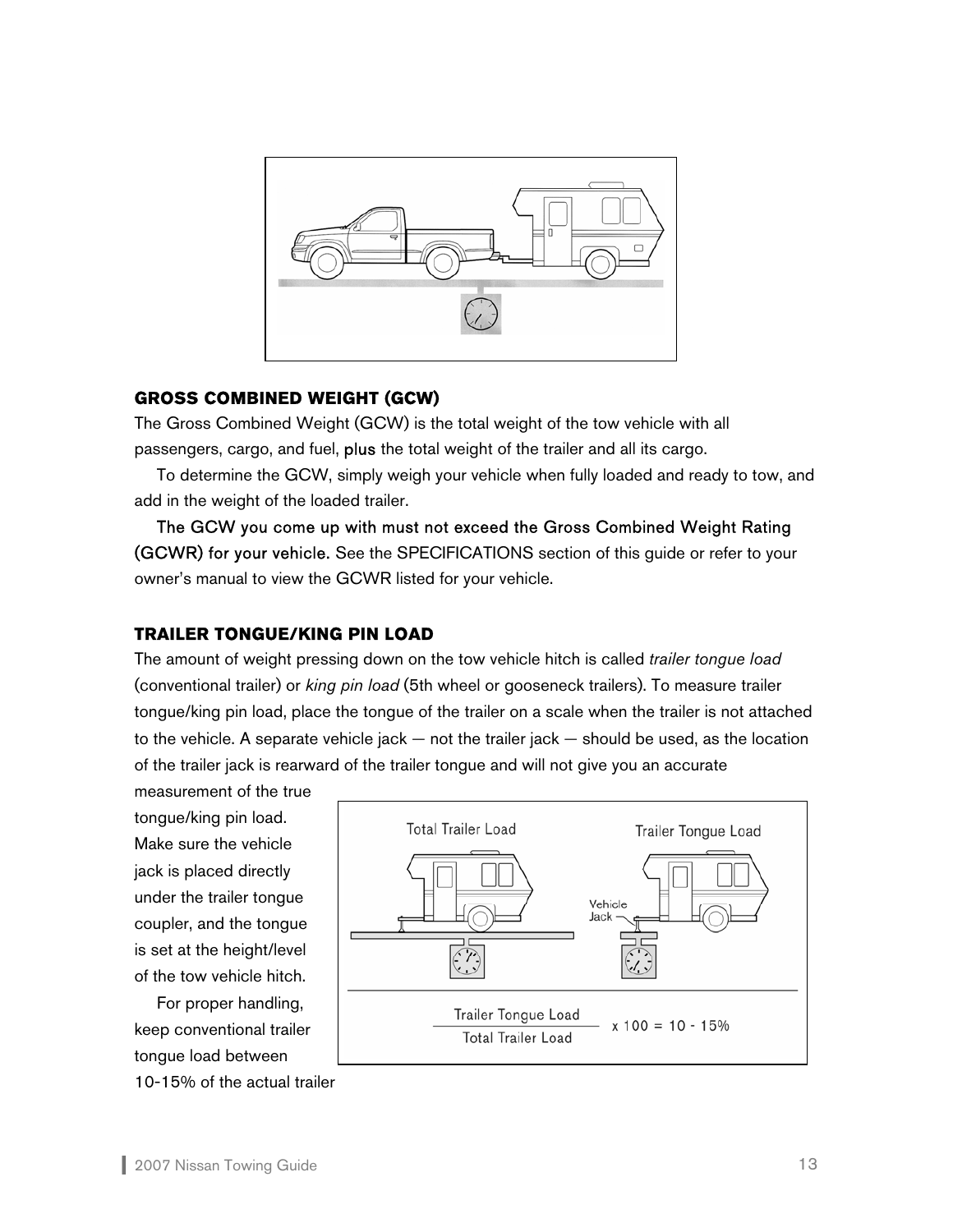<span id="page-14-0"></span>weight, within the limits of the maximum trailer tongue load allowable. For example, to determine the proper trailer tongue load for a 1,500-lb. trailer, multiply the weight of 1,500 lbs. by 10% to arrive at a figure of 150 lbs.

 5th wheel and gooseneck trailer king pin load should be kept between 15-25% of the actual trailer weight.

 See the SPECIFICATIONS section of this guide or refer to your vehicle owner's manual to view the maximum conventional trailer tongue load listed for your vehicle.

NOTE – Conventional trailer tongue load must be more than 10% but not over 15% of the total trailer weight. King pin load must be more than 15% but not over 25% of the total trailer weight. The vehicle weight ratings (GVWR, GAWR, GCWR, etc.) must not be exceeded, regardless of trailer or hitch type.

# **HITCH/TRAILER HEIGHT**

It is important that your trailer floor and tongue ride as level as possible. This will help prevent over-angling, bottoming-out, and improper load transfer. Therefore, the hitch or trailer tongue should be adjusted during the initial vehicle/trailer fit-up to ensure a level ride. Ball mounts are available in different configurations to adjust the hitch ball height.



#### **TIRE PRESSURE**

When towing a trailer, increase tow vehicle tire pressures to the recommended cold specifications. You'll find these figures in the owner's manual and on the tire pressure chart located in the vehicle. Trailer tire condition, size, load rating, and inflation pressure should be in accordance with the trailer and tire manufacturer's specifications.

# TOWING **SAFETY**

Towing can dramatically alter the handling and performance characteristics of your vehicle. Plus, it puts increased strain on the engine and drivetrain. Therefore, it is always a good idea to approach towing from the standpoint of safety — whether you're purchasing equipment or actually pulling the trailer.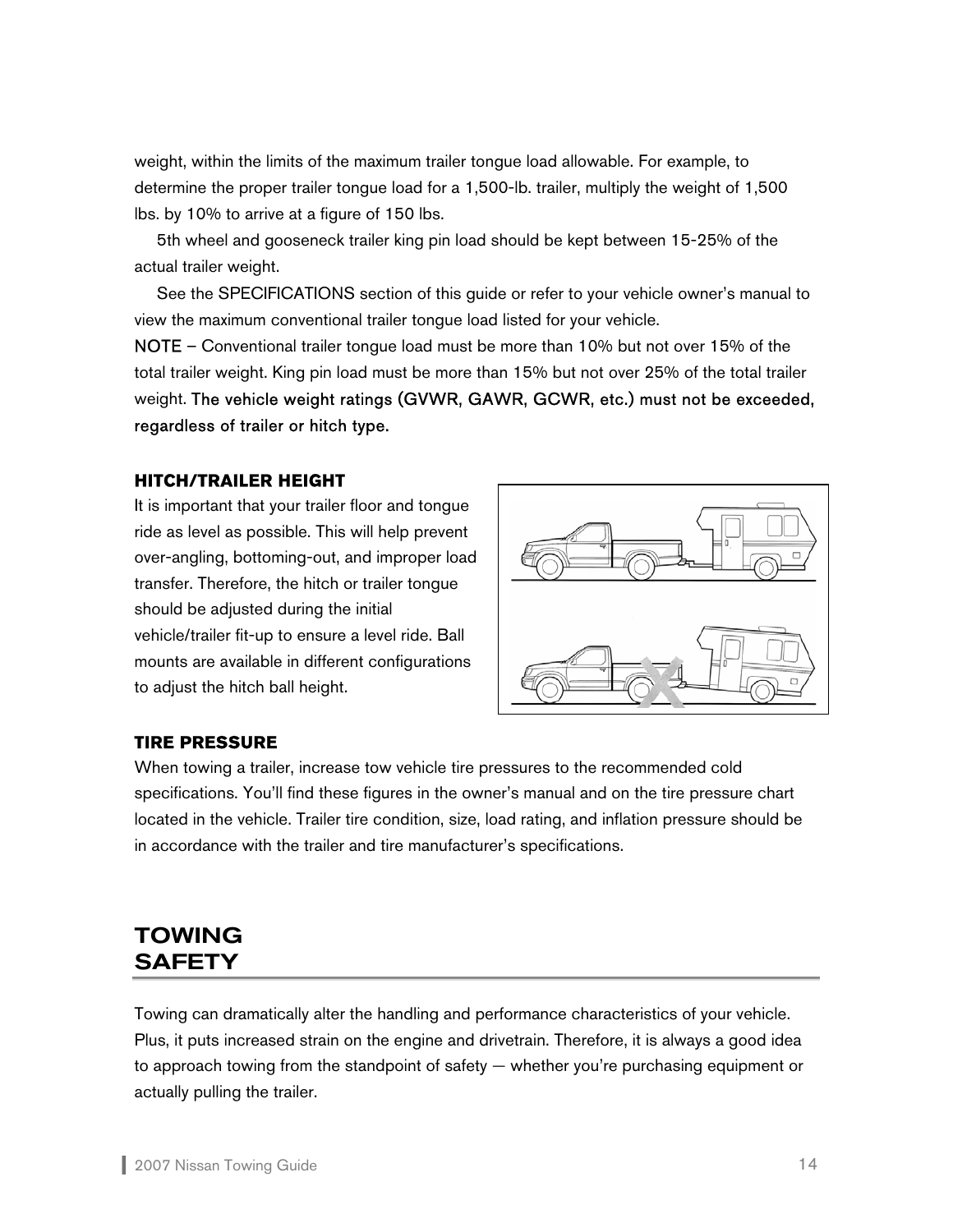Always make sure your vehicle's towing capacity is adequate for the trailer you intend to tow. Buy or lease only quality equipment, and have it installed only by professionals. In addition, be certain that you have all of the equipment needed for safe towing, including safety chains/cables, electric trailer brakes, electric trailer brake controller, breakaway switch, extended rear view mirrors, and so on. All of these items have been discussed in a previous section of this guide.

 With regard to vehicle maintenance, you should follow a more frequent schedule and check fluid levels, pressures, tire condition, etc., more often when on the road. See your owner's manual for details.

#### **LOADING YOUR TRAILER**

Taking the time to load and balance your trailer properly will improve overall handling and minimize the strain on your tow vehicle. Incorrectly loaded trailers tend to sway or swing from side to side, upsetting vehicle handling. Careful loading and balancing can help eliminate these problems.

 As mentioned earlier, conventional trailer tongue load should fall between 10-15% of the total trailer weight. King pin load — if using a 5th wheel or gooseneck trailer — should be between 15-25% of the total trailer weight.

Excessive tongue/king pin load can actually push the vehicle down in back, lifting the front wheels to a point where traction, steering response, and braking are severely reduced. Insufficient tongue/king pin load can cause instability, which may lead to "tail wagging" or jackknifing.

With this in mind, proper loading is extremely important. When loading a trailer, 60% of the total cargo weight should be positioned in the front portion of the trailer and 40% in the back. Then, the load should be adjusted until the proper tongue/king pin load ratio is achieved.

 The trailer load should be balanced equally from side-to-side. Unequal side-to-side loading can negatively affect handling and braking. Once in place, all cargo should be firmly secured to prevent shifting. If the load should shift abruptly during braking or cornering, it could quickly affect



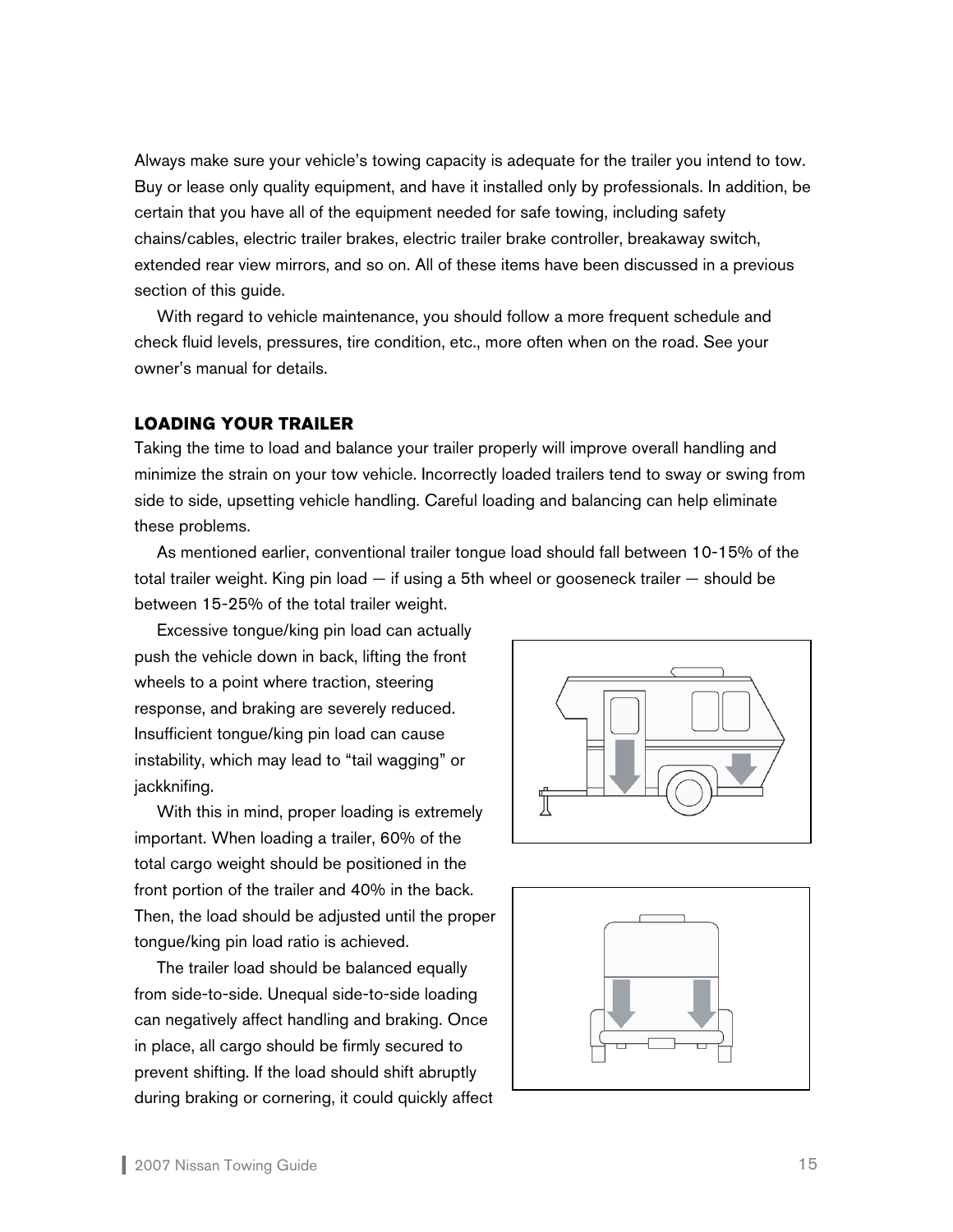the handling of your vehicle and cause a very unsafe situation.

 Finally, do not carry flammable materials, such as gasoline, in your trailer. In the event of an accident, an explosion or fire could occur.

# **ENSURING VEHICLE/TRAILER STABILITY**

Improper loading, excessive or insufficient trailer tongue/king pin load, overloading, excessive trailer weight, poorly designed trailer suspensions, crosswinds, and poor maintenance are all things that can affect the stability of your vehicle/trailer combination.

If swaying does occur, check the cargo load for proper balance and distribution to ensure proper trailer tongue/king pin load. In addition, check the condition of the suspension and shocks, as well as the tires, tire pressures, and wheel bearings on both the tow vehicle and the trailer. If swaying occurs because of high winds or poor weather conditions, wait until these conditions improve before resuming your trip.

 If the swaying continues and you feel your trailer is suitably balanced and within the towing capacity limits of your vehicle, discontinue towing and consult your Nissan dealer or trailer manufacturer to determine the problem. Most important, do not tow until the problem is corrected.

#### **VEHICLE SPEED**

Some states have specific regulations and speed limits for vehicles that are towing trailers. Always obey these ordinances. Remember to reduce your speed in unsafe or less-than-ideal road conditions or weather. When towing a trailer, braking distances increase while handling agility decreases. Always leave yourself an extra margin of distance to respond to emergency situations.

#### **PASSENGERS**

Never allow passengers to ride inside a trailer while it is being towed. Not only is this unlawful in most areas, passengers could be seriously injured during sudden trailer movement or in an accident. In addition, trailers may allow fumes from the tow vehicle to leak inside. This could result in carbon monoxide poisoning from the engine exhaust.

#### **VEHICLE MODIFICATIONS**

Vehicle modifications — beyond those required for proper hitch installation, wiring hook-up, and necessary cooling system upgrading — are not recommended for any Nissan vehicle being used for towing purposes. Changes to the drivetrain, suspension, exhaust systems, frame structure/unibody, or other vehicle components are not necessary for towing within the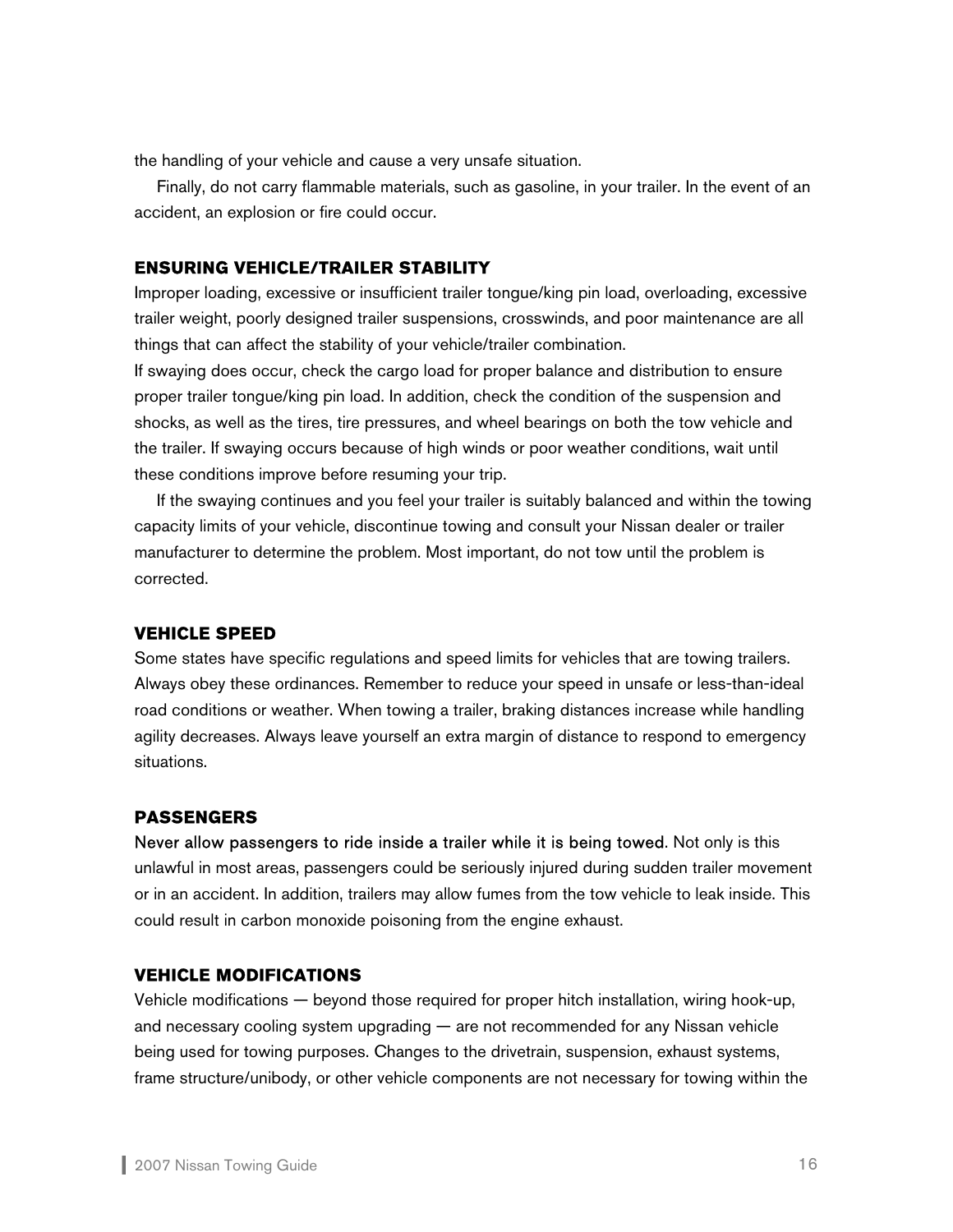<span id="page-17-0"></span>limits described in this guide. These changes may diminish the reliability and longevity of your vehicle and possibly void warranty coverage as well.

# **TOOL KIT**

It is always a good idea to travel with a special tool kit when towing. In addition to tools, it should contain flares, a flashlight, emergency reflectors, jumper cables, extra fuses, extra radiator coolant, oil, and easily replaced spare parts such as taillight bulbs. You should also carry spare tires for your tow vehicle and trailer, as well as a jack suitable for use on the trailer. Be aware that not all automotive jacks can be used safely on a trailer.

# **BEFORE STARTING OUT**

Before starting out on a trip, make one last inspection of the tow vehicle and the trailer. Are the tire pressures correct? Are the safety chains/cables securely in place? Is the cargo tied down securely? Do all the lights work? Is the coupler properly attached over the hitch ball and secured using a locking pin? Is the breakaway switch hooked up and functioning properly? Are vehicle and electric trailer brakes working properly?

 Make a checklist of key items to be inspected, and don't forget the basics. When towing, vehicle engine oil, transmission oil, and coolant should always be checked before starting out. Finding a potential problem while in your driveway is better than discovering it miles from home.

# TOWING TIPS

If you've never towed a trailer before, be aware that it does take getting used to. To begin with, towing noticeably affects your vehicle's performance:

- $\bullet$  It will not accelerate as quickly an important point to keep in mind when merging onto a highway.
- $\bullet$  It will not stop as quickly. Leave more room than usual between you and the traffic ahead, and brake sooner when coming to a stop.
- Abrupt maneuvering can unbalance the load and reduce the handling stability of your tow vehicle. Plan ahead and make lane changes and turns smoothly.

If possible, before you actually hit the open road, practice towing in a large uncrowded area such as a stadium or shopping center parking lot. Become especially familiar with backing up a trailer — the maneuver many people find most difficult.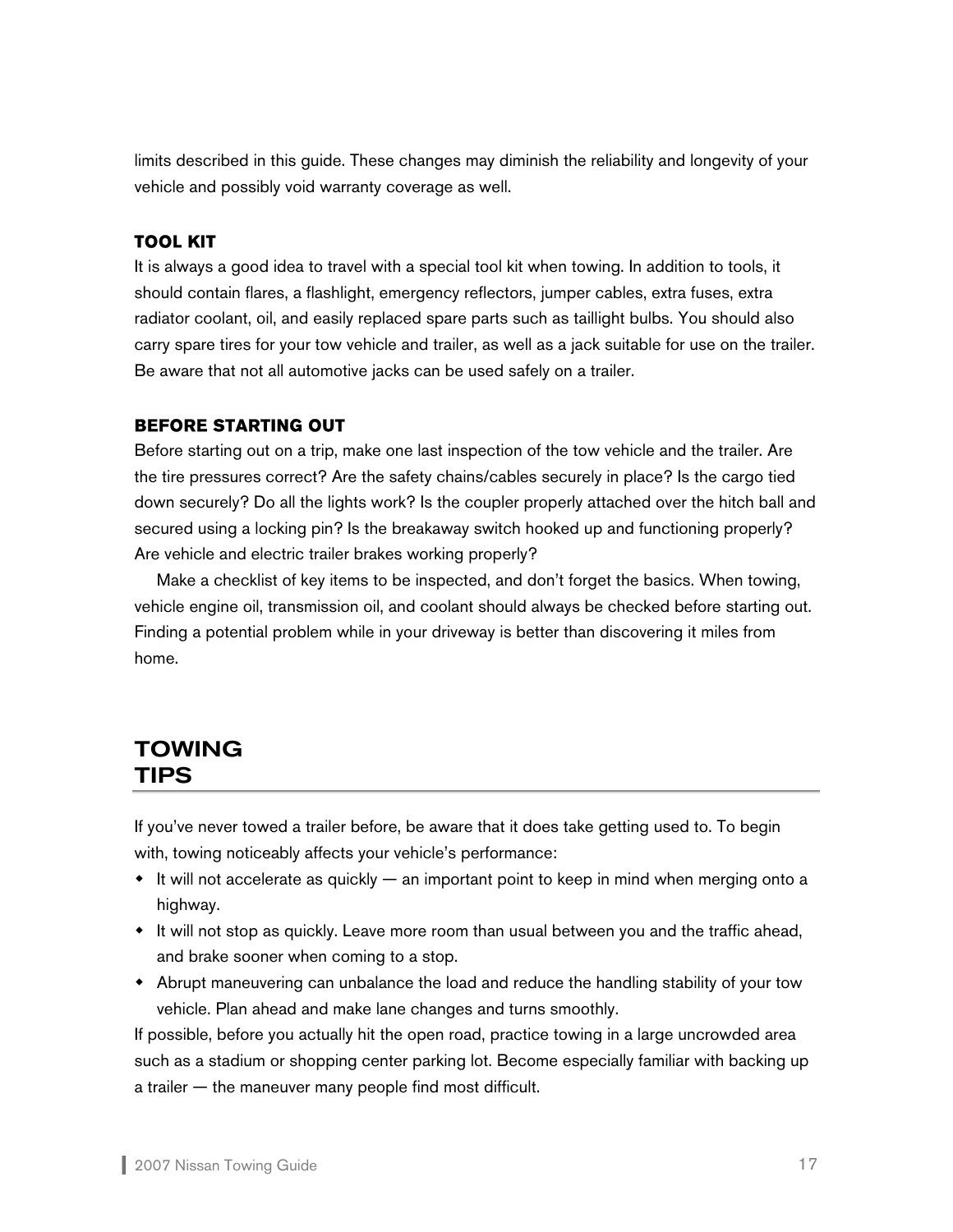#### **REDUCE SPEED**

Drive your vehicle at a moderate speed, and remember to reduce your speed in unsafe or less-than-ideal road conditions or weather. The tendency for a trailer to sway increases with speed, and such swaying can result in a loss of control.

#### **BRAKE SOONER**

The combination of your tow vehicle and trailer obviously requires a greater distance to stop. A good rule of thumb to remember is that for each 10 mph of speed, allow yourself one tow vehicle and trailer length of distance between the front of your vehicle and the vehicle ahead.

 When braking, use firm but gradual pressure on the pedal rather than panic braking. Applying the brakes abruptly or with too much force can cause the trailer to skid or jackknife at its point of attachment with the vehicle. This, in turn, can throw the tow vehicle out of control.

 If equipped with an electric trailer brake controller, follow the recommended operational instructions.

# **PASS CAREFULLY**

As mentioned in the introduction to this section, because of the added weight of the trailer, acceleration capability is reduced and you'll require a longer distance to pass another vehicle. Be certain you have sufficient time and space to pass safely. Obviously, never attempt passing on hills or when going around curves.

### **CORNER MORE SLOWLY**

Know your vehicle and trailer capabilities. Entering a sharp corner too quickly or abruptly can "crack the whip," whereby the trailer can actually pull the tow vehicle off the road. Therefore, when approaching a relatively sharp corner, begin braking sooner than you would when not towing. Do your braking in a straight line prior to the corner, and turn smoothly into it. In addition, remember to make a wider turn than normal to ensure that the trailer safely clears the inside of the turn.

 When towing a 5th wheel or gooseneck trailer, do not make sharp turns while driving or backing as the trailer may contact the vehicle and cause damage to both the trailer and vehicle. A special extended 5th wheel pin box or sliding hitch may be required to provide additional trailer-to-truck clearance for tight maneuvering.

#### **BACK UP WITH CAUTION**

Backing up with a trailer is a difficult maneuver; however, there is a "trick" that can simplify the procedure considerably. Simply steer with one hand at the bottom of the steering wheel. To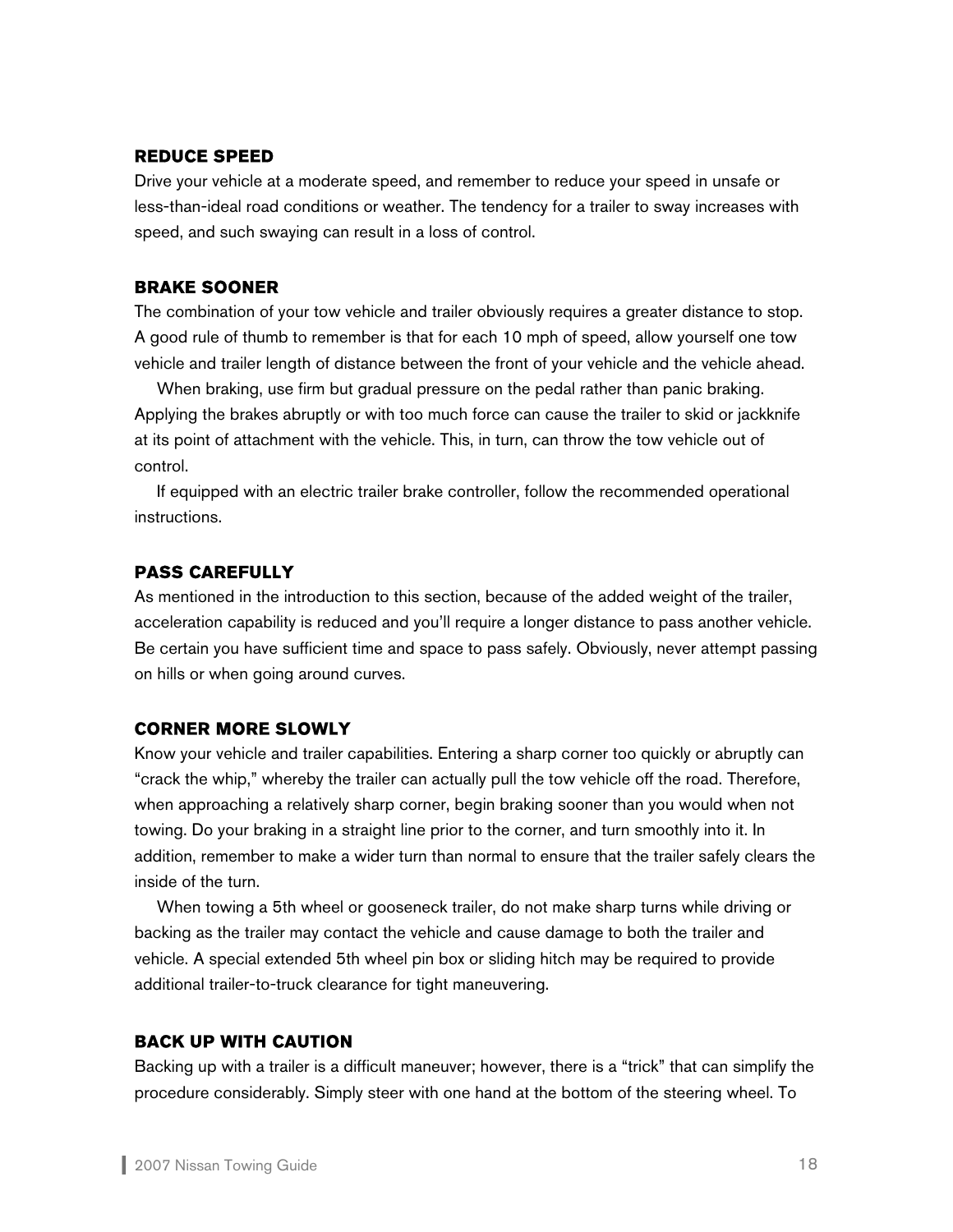turn the trailer to the left, first move the steering wheel to the left. To turn the trailer to the right, move the wheel to the right. All movements of the wheel should be done in small increments. Of course, backing up should be done only at very slow speeds. For large trailers that obstruct your rearward vision, have someone outside the vehicle act as a "spotter" to guide you along.

# **PARK SMART**

A tow vehicle and trailer can be an unwieldy combination in a small area, so always try to park where you will have a relatively easy time maneuvering. Once parked, always block the wheels on both the tow vehicle and the trailer.

 Parking on a slope is not recommended. If, however, you must park on a slope and your vehicle is equipped with an automatic transmission, there are some precautions you should take:

- Have someone block the wheels once the tow vehicle and trailer are in position and being held by the vehicle's brake.
- Next, apply the parking brake and only then move the gear lever into PARK. If you move the lever into PARK before blocking the wheels and applying the parking brake, transmission damage may occur.

#### **HIGH-ALTITUDE PERFORMANCE**

An engine will lose about 4% of its performance for every 1,000 feet above sea level that you travel. If you will be towing in high altitudes, it is a good idea to allow more time than usual due to the engine's reduced performance.

#### **TOW MODE (IF EQUIPPED)**

Tow Mode should be used when the vehicle and trailer weight is at least 75% of the vehicle GCWR. This mode is most useful when towing a heavy trailer or hauling a heavy load, particularly when stop-and-go traffic, rolling terrain, or a busy parking lot is involved.

 Driving the vehicle in Tow Mode with minimal trailer load will not cause any damage; however, fuel economy may be reduced and transmission/engine driving characteristics may feel different.

### **HILLS – UPGRADES**

As the incline increases, shift down to a lower gear to maintain speed and prevent the engine from lugging. However, for long and steep grades, do not stay in first gear when driving above 35 mph or in second gear above 58 mph.\* The added weight of a trailer places an increased

\*For Murano, see your owner's manual for information applicable to your vehicle.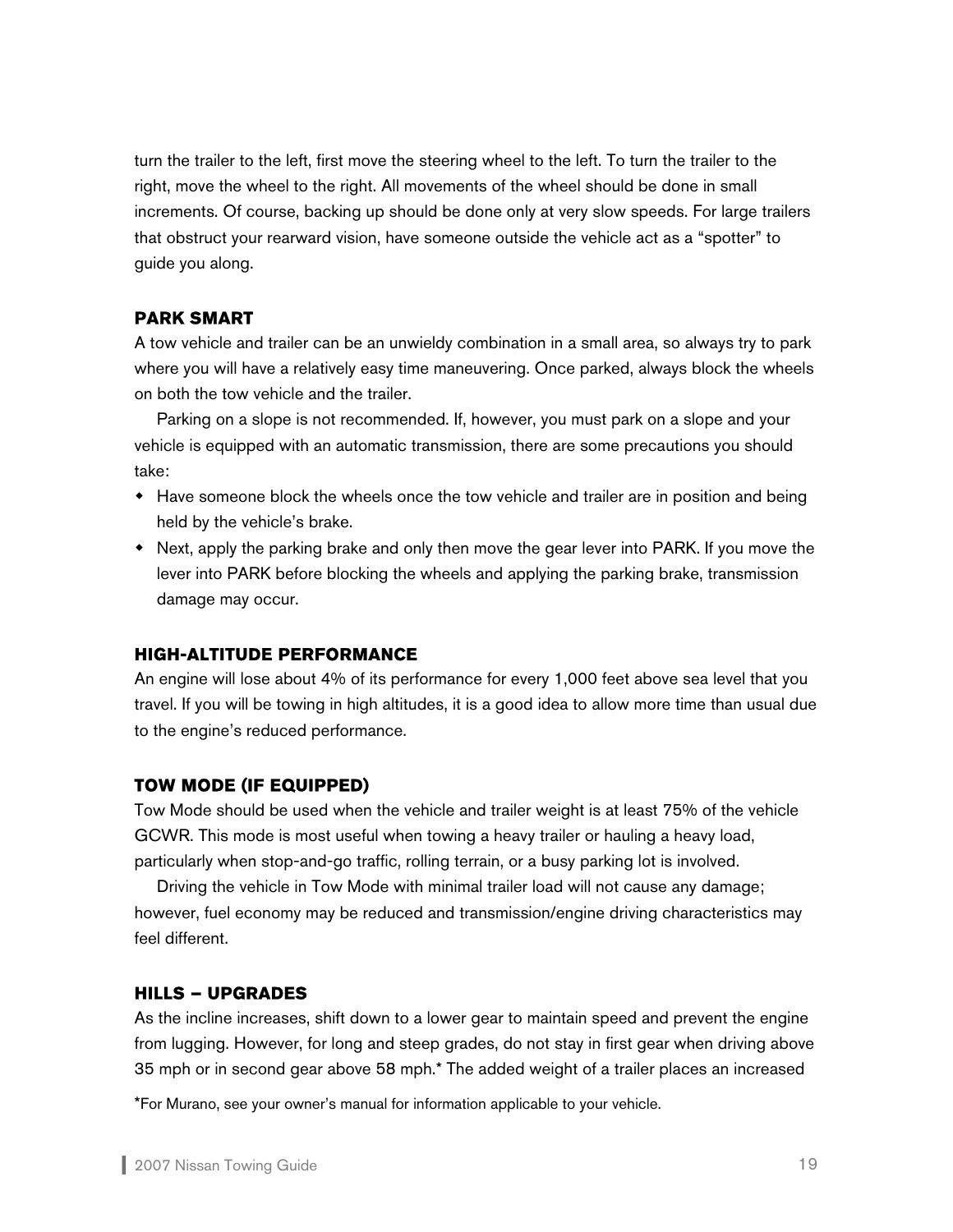load on the engine and cooling system, so monitor your coolant temperature gauge and automatic transmission fluid temperature gauge (if equipped) very carefully. At the first sign of overheating, pull to the side of the road. See IF YOUR ENGINE OVERHEATS later in this section for more information.

# **HILLS – DOWNGRADES**

While going downhill, the weight of the trailer pushing on the tow vehicle may decrease overall stability. Therefore, to maintain adequate control, reduce your speed and shift to a lower gear.

Avoid long or repeated use of the brakes when descending a hill, as this reduces their effectiveness and could cause overheating. Shifting to a lower gear instead provides "engine braking" and reduces the need to brake as frequently.

# **AUTOMATIC CRUISE CONTROL**

Do not use cruise control while towing a trailer.

# **IF YOUR ENGINE OVERHEATS**

A moderate increase in engine operating temperature is normal when towing a trailer. If, however, the coolant temperature gauge reading is abnormally high, or if you are experiencing a significant loss of power, or if you hear unusual engine noises,\* the engine may be overheating and you should immediately take the following steps:

- 1. Pull your vehicle safely over to the side of the road, out of traffic. Apply the parking brake and move the gearshift lever to NEUTRAL (manual) or PARK (automatic). DO NOT STOP THE ENGINE.
- 2. Turn off the air conditioning and, after opening all the windows, turn the heater on to maximum hot and the fan to its highest speed. The heater core in your vehicle is just like a miniature engine radiator and will provide an extra cooling surface to help reduce engine temperature.
- 3. Run the engine at a fast idle (approximately 1,500 rpm) until the temperature gauge returns to a normal reading. If the temperature does not drop or continues to increase, stop this step immediately.
- 4. Being cautious of traffic, step out of the vehicle and, from a safe distance, look for steam underneath the engine. If you see steam or leaking coolant, stand clear to avoid being burned and shut off your engine immediately and allow it to cool. If there is no steam, open the hood. Never remove the radiator cap when the radiator is hot. If the cap is removed under these conditions, hot water under high pressure may spurt out, possibly causing

\*See your owner's manual for additional indications that your vehicle may be overheating.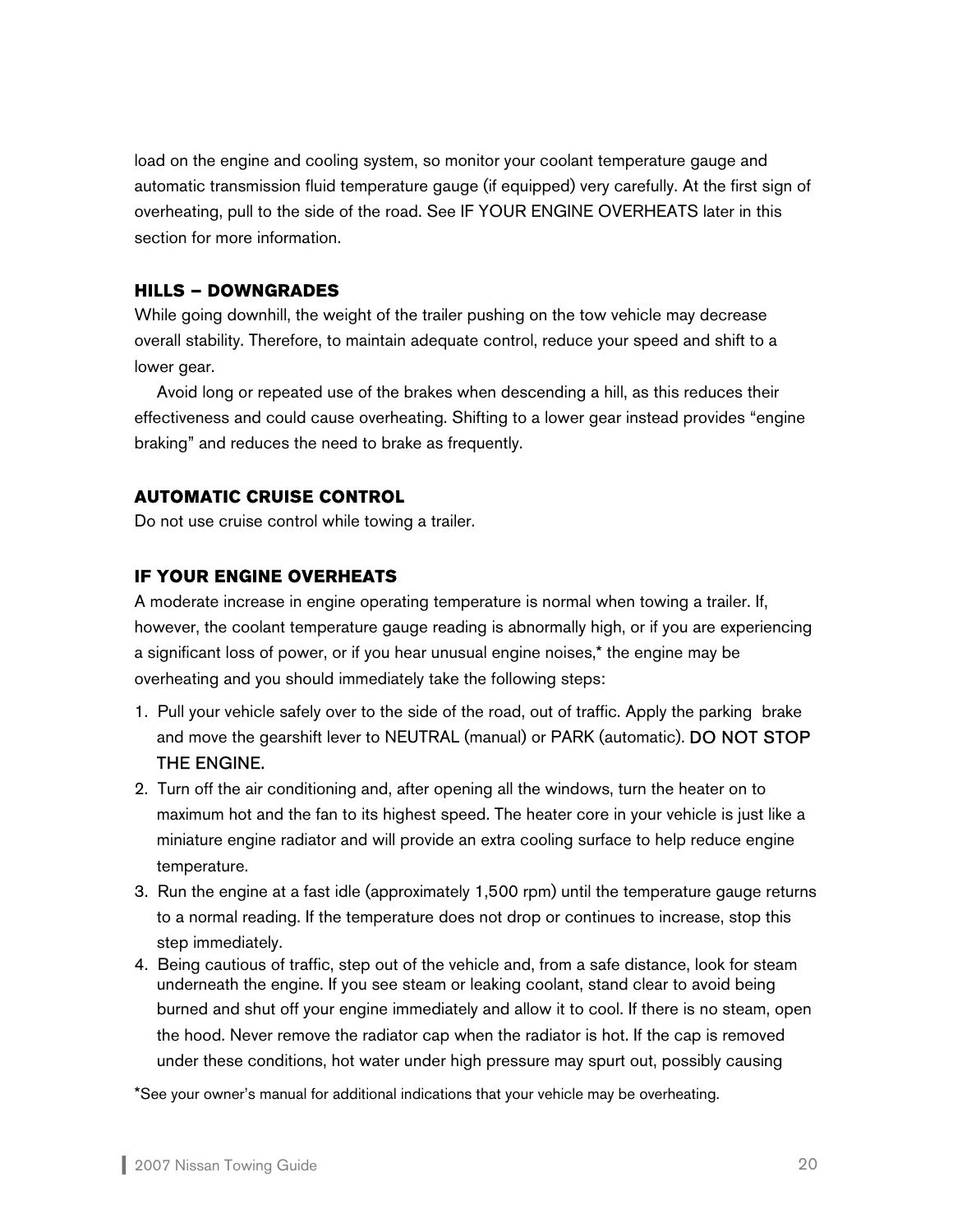<span id="page-21-0"></span>serious injury.

- 5. As soon as the engine has cooled to its normal operating temperature, visually inspect the drive belts for damage or looseness. A loose belt reduces water pump efficiency. Be careful to keep your hands, hair, jewelry, and clothing clear of the running drive belt and other moving parts when inspecting the engine and radiator. Also check to see if the cooling fan is running, and inspect the water pump, radiator, and radiator hoses for leaks. Keep in mind, too, that if your vehicle is equipped with an electric fan motor, it may start without warning any time the coolant temperature is high. If you find leaking coolant, a loose or missing drive belt, or an inoperable fan, turn the engine off immediately.
- 6. If no leaks are apparent and all other components appear to be operating properly with the engine cooled to its normal operating temperature, check the coolant level in the reservoir tank with the engine running. Add coolant to the reservoir tank if needed. At this point, if repairs are required, go to the nearest Nissan dealer. See the IN CASE OF EMERGENCY section of your owner's manual for additional information on overheating.

NOTE – Armada, Frontier, Pathfinder, Titan, and Xterra vehicles have an engine protection mode which helps reduce the chance of engine damage if the engine coolant reaches a specified temperature. The Murano has a high fluid temperature protection mode which helps to reduce the chance of transmission damage. See your owner's manual for details.

# TOWING GLOSSARY

| <b>5TH WHEEL</b><br><b>HITCH</b>                   | Located just forward of the rear axle centerline, this hitch uses a<br>king pin to serve as the pivot point for the trailer.                                                                                                                        |
|----------------------------------------------------|-----------------------------------------------------------------------------------------------------------------------------------------------------------------------------------------------------------------------------------------------------|
| <b>BALL MOUNT</b>                                  | A bar that holds the hitch ball and is inserted into the hitch receiver.<br>Also commonly called a drawbar or "stinger."                                                                                                                            |
| <b>BREAKAWAY SWITCH</b>                            | A safety device using a trailer battery that automatically applies the<br>trailer's brakes if it should accidentally become separated from the<br>tow vehicle. A breakaway switch may be used with both electric or<br>surge trailer brake systems. |
| <b>BUMPER HITCH</b>                                | A reinforced bumper designed to accommodate a hitch ball.                                                                                                                                                                                           |
| <b>ELECTRIC TRAILER</b><br><b>BRAKES</b>           | When the brakes on a tow vehicle are applied, an electric current is<br>sent to an actuator which applies the trailer's brakes.                                                                                                                     |
| <b>ELECTRIC TRAILER</b><br><b>BRAKE CONTROLLER</b> | A device that controls the electric trailer brakes.                                                                                                                                                                                                 |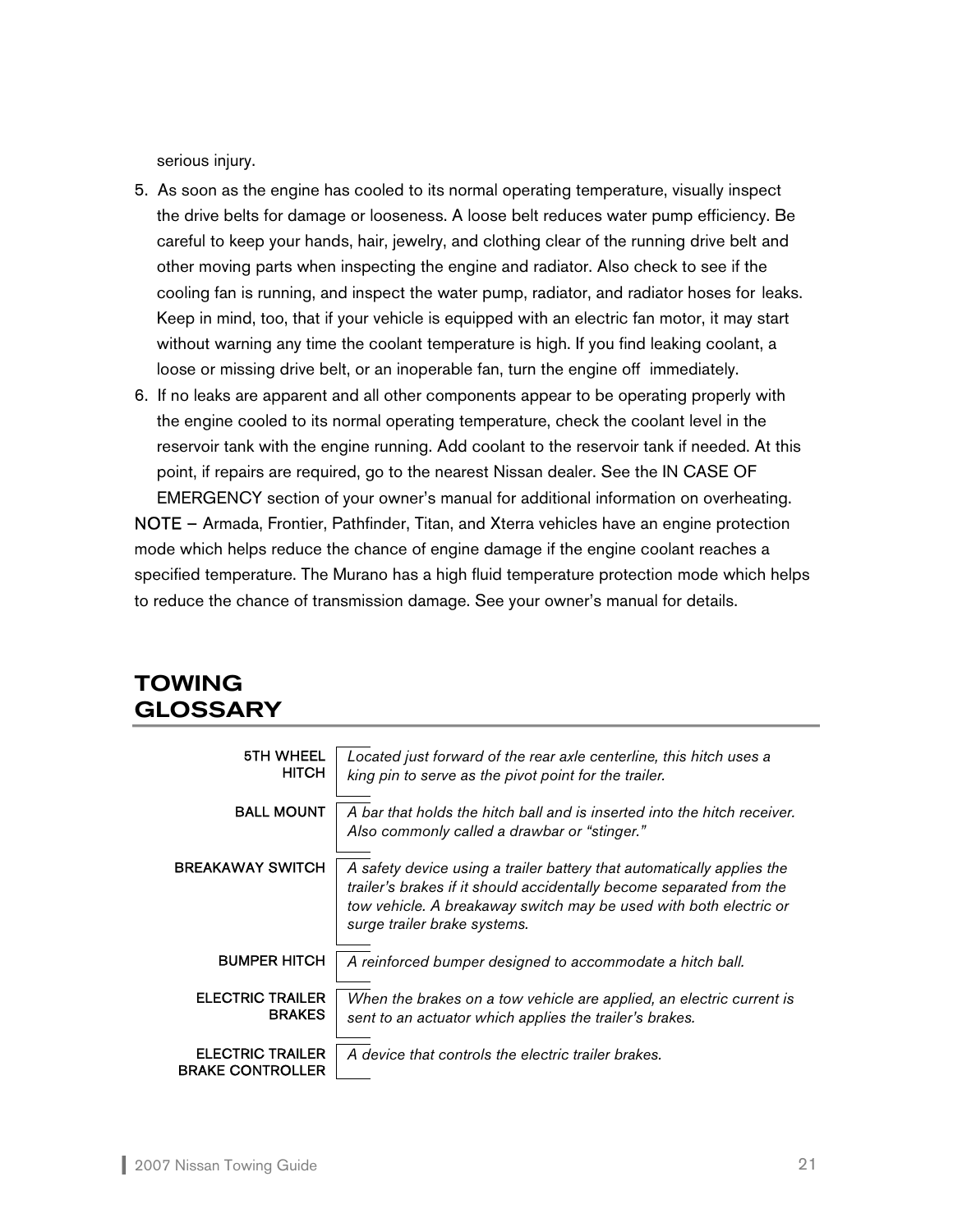| <b>GOOSENECK HITCH</b>                               | Located just forward of the rear axle centerline, this hitch uses a<br>ball to serve as the pivot point for the trailer.                                                                                                                                                                                             |
|------------------------------------------------------|----------------------------------------------------------------------------------------------------------------------------------------------------------------------------------------------------------------------------------------------------------------------------------------------------------------------|
| <b>GROSS AXLE</b><br><b>WEIGHT RATING (GAWR)</b>     | The maximum amount of weight each vehicle axle (front and rear) is<br>designed to safely carry.                                                                                                                                                                                                                      |
| <b>GROSS COMBINED</b><br><b>WEIGHT RATING (GCWR)</b> | The maximum allowable combined weight of the vehicle and trailer,<br>including passengers and all cargo.                                                                                                                                                                                                             |
| <b>GROSS VEHICLE</b><br><b>WEIGHT RATING (GVWR)</b>  | The maximum allowable weight of the vehicle, including<br>passengers, cargo, fuel, hitch, trailer tongue load, and any optional<br>equipment.                                                                                                                                                                        |
| <b>KING PIN</b><br><b>LOAD</b>                       | The amount of trailer (5th wheel or gooseneck) weight pressing<br>down on the tow vehicle hitch.                                                                                                                                                                                                                     |
| <b>HITCH BALL</b>                                    | A ball that connects the trailer to the tow vehicle hitch and provides<br>the means by which the trailer pivots during cornering. Available in<br>a number of sizes and weight capacities, it must correspond to the<br>trailer coupler size, and have a sufficient capacity rating for the<br>trailer being pulled. |
| <b>RECEIVER HITCH</b>                                | A frame- or structure-mounted hitch with a receiver that allows<br>removal of the ball mount.                                                                                                                                                                                                                        |
| <b>SAFETY CHAINS/CABLES</b>                          | Provides an emergency connection between the tow vehicle and<br>the trailer, should the trailer become disengaged for any reason.                                                                                                                                                                                    |
| <b>SURGE BRAKES</b>                                  | Hydraulic-type braking system activated by inertia. As the tow<br>vehicle begins to brake, the trailer pushes against the hitch ball,<br>consequently activating the trailer brakes.                                                                                                                                 |
| TRAILER TONGUE/COUPLER                               | The part of the trailer that extends forward to meet the tow vehicle,<br>and also carries the coupler assembly.                                                                                                                                                                                                      |
| <b>TRAILER TONGUE</b><br><b>LOAD</b>                 | The amount of trailer (conventional) weight pressing down on the<br>tow vehicle hitch.                                                                                                                                                                                                                               |
| <b>WEIGHT-DISTRIBUTING</b><br><b>HITCH SYSTEM</b>    | Type of hitch system that helps shift the trailer tongue weight to all<br>trailer tires and the tow vehicle front tires. Strongly recommended<br>when towing trailers with a Maximum Trailer Weight greater than<br>5,000 lbs.                                                                                       |
| <b>WIRING HARNESS</b>                                | Provides an electrical connection linking the tow vehicle's electrical<br>system to the trailer's system.                                                                                                                                                                                                            |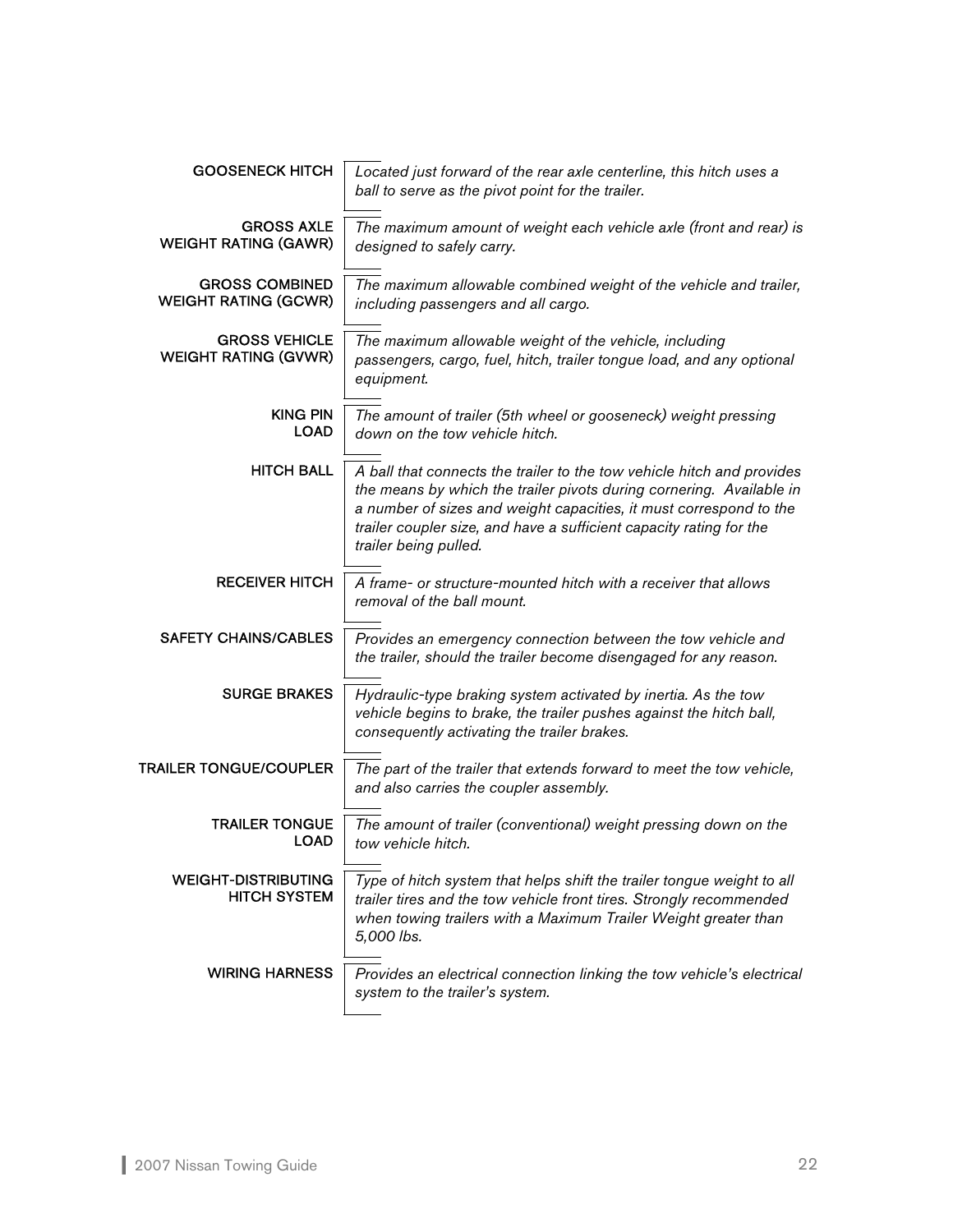# <span id="page-23-0"></span>**SPECIFICATIONS**

# **TOWING CAPACITIES**

SUV's, Trucks, and Minivans

| <b>2007 ARMADA TOWING DATA</b> |                                             |         |        |  |  |  |
|--------------------------------|---------------------------------------------|---------|--------|--|--|--|
| Engine Type                    |                                             | 5.6L V8 |        |  |  |  |
| Transmission                   |                                             | A/T     |        |  |  |  |
| Model(s)                       |                                             | 2WD     | 4WD    |  |  |  |
| Maximum Trailer                | without optional<br>tow package             | 6,500   | 6,500  |  |  |  |
| Weight <sup>1</sup> (lbs.)     | with optional<br>tow package <sup>4,5</sup> | 9,100   | 9,000  |  |  |  |
| Maximum Trailer                | without optional<br>tow package             | 650     | 650    |  |  |  |
| Tongue Load (lbs.)             | with optional<br>tow package <sup>4,5</sup> | 910     | 900    |  |  |  |
| <b>Gross Combined</b>          | without optional<br>tow package             | 12,800  | 13,000 |  |  |  |
| Weight Rating (lbs.)           | with optional<br>4,5<br>tow package         | 14,700  | 14,850 |  |  |  |

| <b>2007 FRONTIER TOWING DATA</b>                           |                                                 |                 |                 |                 |                 |  |  |
|------------------------------------------------------------|-------------------------------------------------|-----------------|-----------------|-----------------|-----------------|--|--|
| Engine Type                                                | 2.5L<br>4-Cylinder                              |                 |                 | 4.0L V6         |                 |  |  |
| Transmission                                               |                                                 |                 | $A/T$ & M/T     |                 |                 |  |  |
| Model(s)                                                   | King Cab<br>2WD                                 | King Cab<br>2WD | King Cab<br>4WD | Crew Cab<br>2WD | Crew Cab<br>4WD |  |  |
| Maximum Trailer<br>Weight <sup>1,3</sup> (lbs.)            | 3,500                                           | 6,500           | 6,300           | 6,300           | 6,100           |  |  |
| Maximum Trailer<br>Tongue Load <sup>3</sup> (lbs.)         | 350                                             | 650             | 630             | 630             | 610             |  |  |
| <b>Gross Combined</b><br>Weight Rating (lbs.)              | 7,936                                           | 11,133          | 11,133          | 11,133          | 11,133          |  |  |
| Maximum Trailer<br><b>Frontal Area</b>                     | 60 sq. ft.                                      |                 |                 |                 |                 |  |  |
| Additional<br><b>RECOMMENDED</b><br>Equipment <sup>5</sup> | Weight-Distributing Hitch Ball Mount (Class IV) |                 |                 |                 |                 |  |  |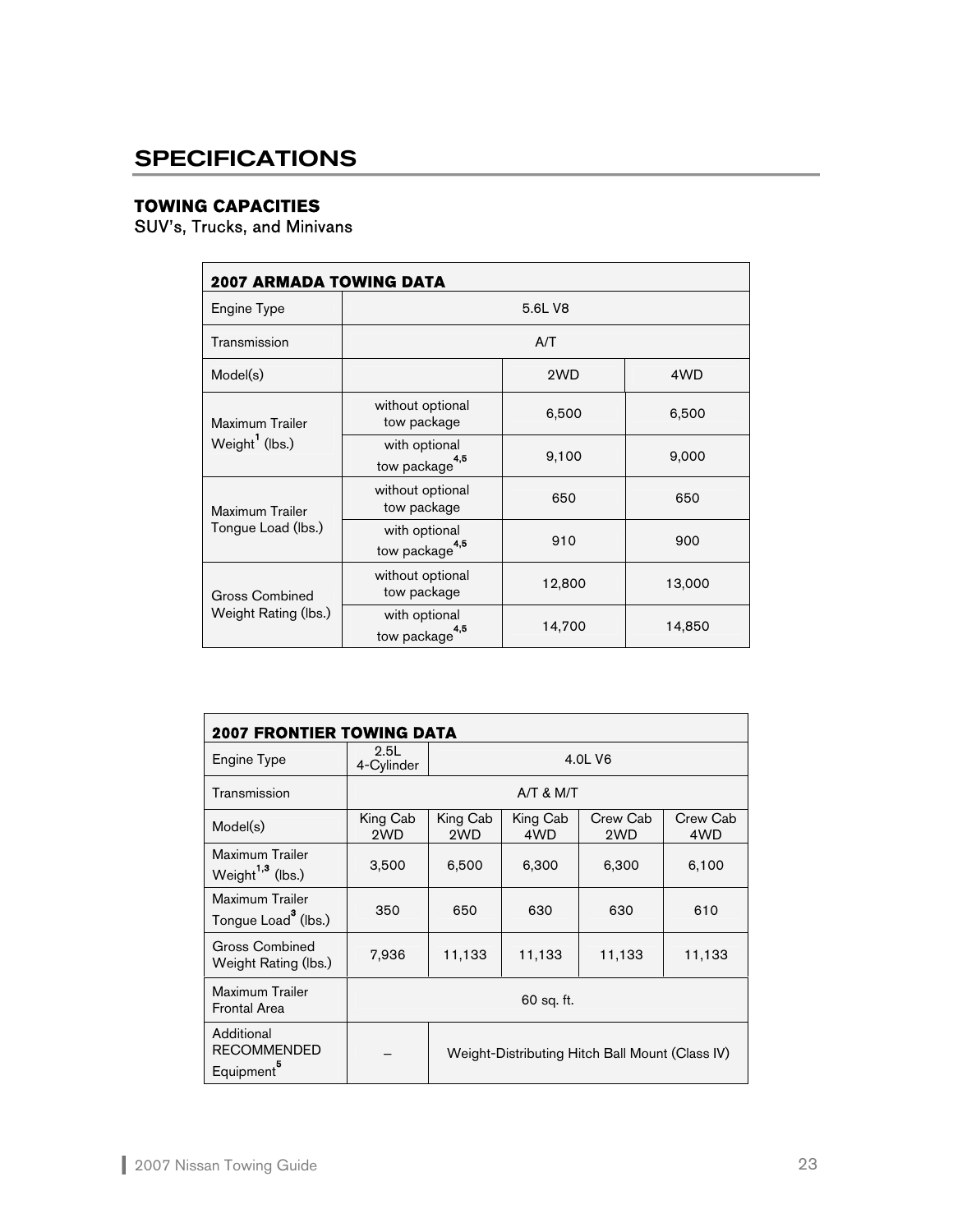| <b>2007 MURANO TOWING DATA</b>             |            |  |  |  |  |  |  |
|--------------------------------------------|------------|--|--|--|--|--|--|
| Engine Type                                | 3.5L V6    |  |  |  |  |  |  |
| Transmission                               | <b>CVT</b> |  |  |  |  |  |  |
| Maximum Trailer Weight <sup>1</sup> (lbs.) | 3,500      |  |  |  |  |  |  |
| Maximum Trailer Tongue Load (lbs.)         | 350        |  |  |  |  |  |  |
| Gross Combined Weight Rating (lbs.)        | 8,100      |  |  |  |  |  |  |

| <b>2007 PATHFINDER TOWING DATA</b>            |                                                    |  |  |  |  |  |
|-----------------------------------------------|----------------------------------------------------|--|--|--|--|--|
| Engine Type                                   | 4.0L V6                                            |  |  |  |  |  |
| Transmission                                  | A/T                                                |  |  |  |  |  |
| Model(s)                                      | 2WD & 4WD                                          |  |  |  |  |  |
| Maximum Trailer Weight <sup>1</sup> (lbs.)    | 6,000                                              |  |  |  |  |  |
| Maximum Trailer Tongue Load (lbs.)            | 600                                                |  |  |  |  |  |
| Gross Combined Weight Rating (lbs.)           | 11,133                                             |  |  |  |  |  |
| Maximum Trailer Frontal Area                  | 60 sq. ft.                                         |  |  |  |  |  |
| Additional RECOMMENDED Equipment <sup>6</sup> | Weight-Distributing Hitch Ball Mount<br>(Class IV) |  |  |  |  |  |

| 2007 QUEST TOWING DATA                     |         |  |  |  |  |  |  |
|--------------------------------------------|---------|--|--|--|--|--|--|
| Engine Type                                | 3.5L V6 |  |  |  |  |  |  |
| Transmission                               | A/T     |  |  |  |  |  |  |
| Maximum Trailer Weight <sup>1</sup> (lbs.) | 3,500   |  |  |  |  |  |  |
| Maximum Trailer Tongue Load (lbs.)         | 350     |  |  |  |  |  |  |
| Gross Combined Weight Rating (lbs.)        | 8,500   |  |  |  |  |  |  |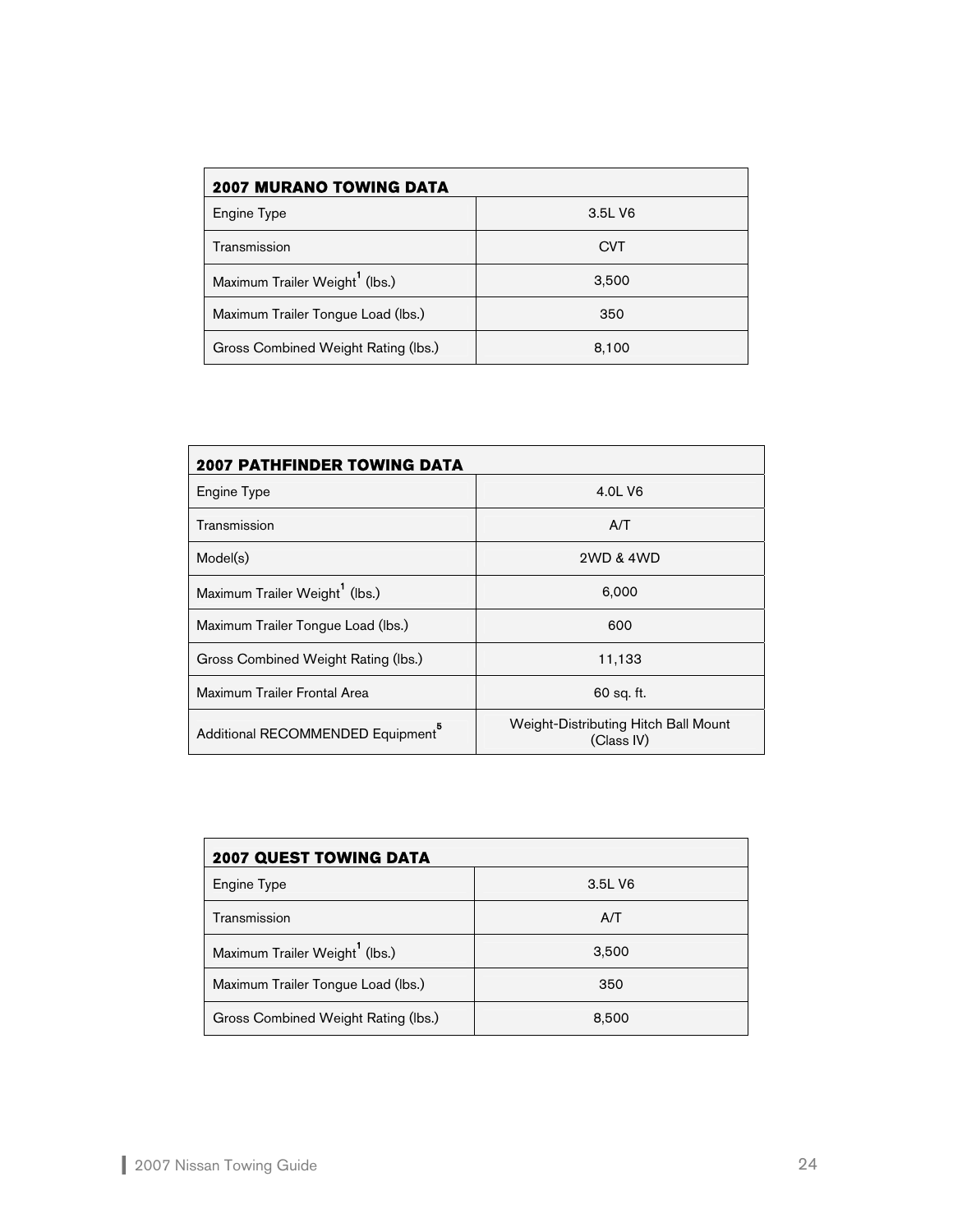| <b>2007 TITAN TOWING DATA</b>                         |           |           |           |           |           |                                             |           |           |           |           |           |        |
|-------------------------------------------------------|-----------|-----------|-----------|-----------|-----------|---------------------------------------------|-----------|-----------|-----------|-----------|-----------|--------|
| Engine Type                                           |           |           |           |           |           |                                             | 5.6L V8   |           |           |           |           |        |
| Transmission                                          |           |           |           |           |           | A/T                                         |           |           |           |           |           |        |
|                                                       |           |           |           | 2WD       |           |                                             |           |           |           | 4WD       |           |        |
|                                                       |           | King Cab  |           |           | Crew Cab  |                                             |           | King Cab  |           |           | Crew Cab  |        |
| Model(s)                                              |           |           |           |           |           | WITH OPTIONAL TOWING PACKAGE <sup>4,5</sup> |           |           |           |           |           |        |
|                                                       | <b>XE</b> | <b>SE</b> | <b>LE</b> | <b>XE</b> | <b>SE</b> | LE                                          | <b>XE</b> | <b>SE</b> | <b>LE</b> | <b>XE</b> | <b>SE</b> | LE     |
| Maximum Trailer<br>Weight <sup>1.2</sup> (lbs.)       | 9,500     | 9,500     | 9,200     | 9,400     | 9,400     | 9,200                                       | 9,400     | 9,400     | 9,200     | 9,400     | 9,300     | 9,200  |
| Maximum Trailer<br>Tongue Load <sup>2</sup><br>(lbs.) | 950       | 950       | 920       | 940       | 940       | 920                                         | 940       | 940       | 920       | 940       | 930       | 920    |
| King Pin Load                                         | 1,425     | 1,425     | 1,380     | 1,410     | 1,410     | 1,380                                       | 1,410     | 1,410     | 1,380     | 1,410     | 1,395     | 1,380  |
| Gross<br>Combined<br><b>Weight Rating</b><br>(lbs.)   | 14,700    | 14,700    | 14,700    | 14,700    | 14,700    | 14,700                                      | 14,850    | 14,850    | 14,850    | 14,850    | 14,850    | 14,850 |
|                                                       |           |           |           |           |           | WITHOUT OPTIONAL TOWING PACKAGE             |           |           |           |           |           |        |
| Maximum Trailer<br>Weight <sup>1,2</sup> (lbs.)       | 6,500     | 7,400     | 7,200     | 6,500     | 7,400     | 7,200                                       | 6,500     | 7,400     | 7,200     | 6,500     | 7,400     | 7,200  |
| Maximum Trailer<br>Tongue Load <sup>2</sup><br>(lbs.) | 650       | 740       | 720       | 650       | 740       | 720                                         | 650       | 740       | 720       | 650       | 740       | 720    |
| King Pin Load                                         | 975       | 1,110     | 1,080     | 975       | 1,110     | 1,080                                       | 975       | 1,110     | 1,080     | 975       | 1,110     | 1,080  |
| Gross<br>Combined<br><b>Weight Rating</b><br>(lbs.)   | 12,800    | 12,800    | 12,800    | 12,800    | 12,800    | 12,800                                      | 13,000    | 13,000    | 13,000    | 13,000    | 13,000    | 13,000 |

**NOTE – For Titan**, the Maximum Trailer Weight and Gross Combined Weight ratings for 5th wheel and gooseneck trailer towing are the same as specified for conventional trailer towing (above).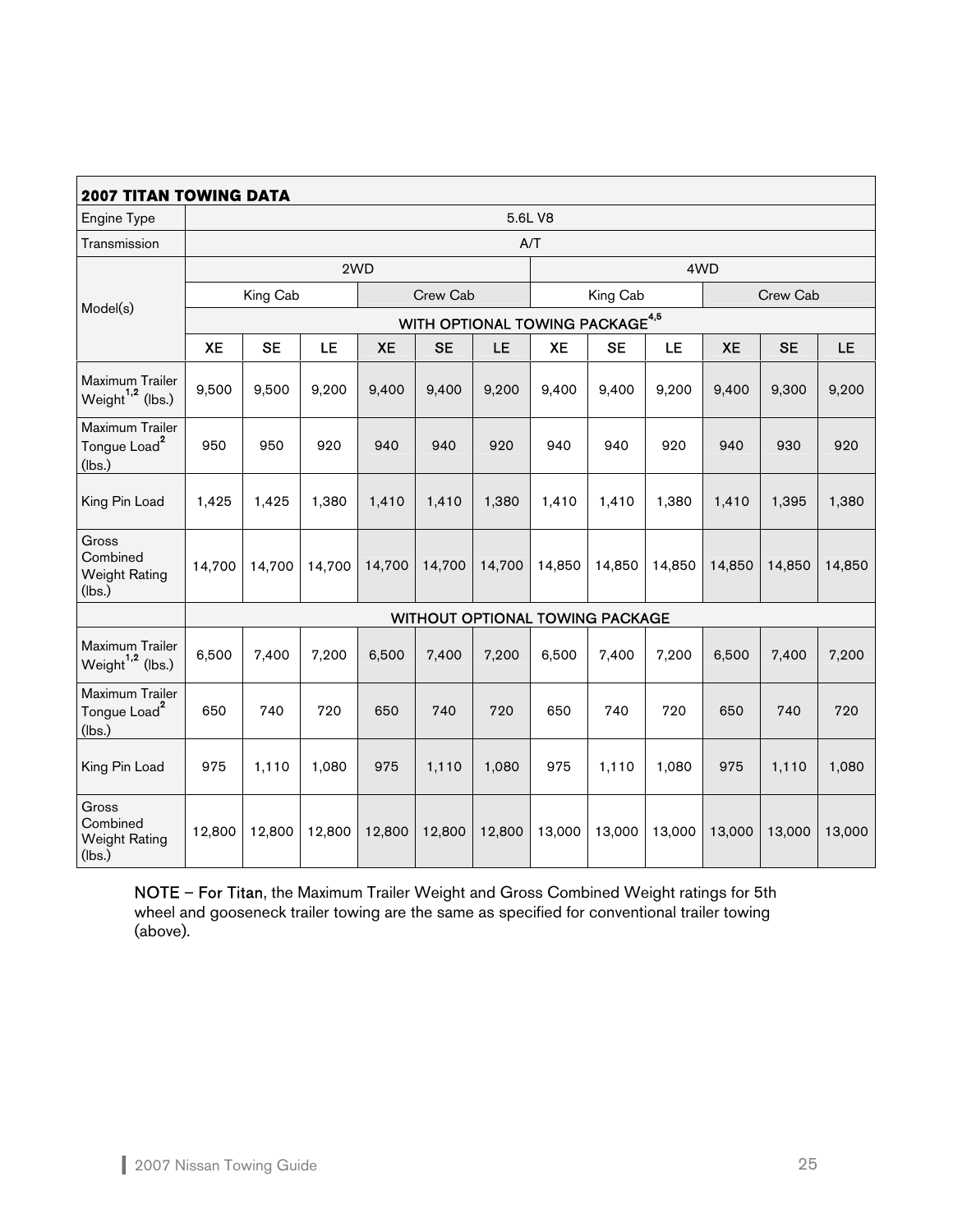| <b>2007 XTERRA TOWING DATA</b>             |             |  |  |  |  |  |
|--------------------------------------------|-------------|--|--|--|--|--|
| Engine Type                                | 4.0L V6     |  |  |  |  |  |
| Transmission                               | $A/T$ & M/T |  |  |  |  |  |
| Model(s)                                   | 4x2 & 4x4   |  |  |  |  |  |
| Maximum Trailer Weight <sup>1</sup> (lbs.) | 5.000       |  |  |  |  |  |
| Maximum Trailer Tongue Load (lbs.)         | 500         |  |  |  |  |  |
| Gross Combined Weight Rating (lbs.)        | 9,658       |  |  |  |  |  |
| Maximum Trailer Frontal Area               | 60 sq. ft.  |  |  |  |  |  |

- 1 Maximum Trailer Weight values are calculated assuming a base vehicle with driver and any options required to achieve the rating. Additional passengers, cargo and/or optional equipment will add weight to the vehicle and reduce your vehicle's maximum towing capacity and trailer tongue load.
- 2 The Maximum Trailer Weight when using the Genuine Nissan step bumper in this application as a ball mount is 5,000 lbs.; the Maximum Trailer Tongue Load is 500 lbs.
- 3 The Maximum Trailer Weight when using the Genuine Nissan step bumper in this application as a ball mount is 3,500 lbs.; the Maximum Trailer Tongue Load is 350 lbs.
- 4 Requires weight-distributing hitch system.
- 5 The vehicle optional tow package **does not** include a trailer hitch ball mount. Two ball mount options are available through your Nissan dealer:
	- Class III hitch ball mount for trailers with a Maximum Trailer Weight of 5,000 lbs. or less. NOTE – A hitch ball is not included with the Class III ball mount. This ball mount can be used with any hitch ball with a shank diameter of 1" or larger.
	- Class IV weight-distributing hitch ball mount is STRONGLY RECOMMENDED when towing trailers with a Maximum Trailer Weight greater than 5,000 lbs., and can also be used with trailers under 5,000 lbs. Maximum Trailer Weight. NOTE - The Class IV ball mount includes a  $2^{5}/_{16}$ " hitch ball rated for 10,000 lbs. Smaller hitch ball sizes may be used by following the instructions included in the ball mount kit.

#### **NOTES:**

- Most states require a separate braking system on trailers with a loaded weight above a specific amount. Check local ordinances.
- M/T Manual Transmission, A/T Automatic Transmission

Passenger Vehicles – The towing capacity for Altima, Altima Hybrid, Maxima, Sentra, and 350Z (Coupe only) vehicles is 1,000 lbs.; the maximum trailer tongue load is 100 lbs. **DO** NOT tow a trailer with Versa.

NOTE – For passenger vehicles, the trailer tongue load must be subtracted from the GVWR as shown on the F.M.V.S.S. certification label located in the driver's-side door area.

Other Recommendations and Information – Towing performance and speed are affected by vehicle payload, tow weight, road grades, and weather conditions, including high temperatures. See your owner's manual for details.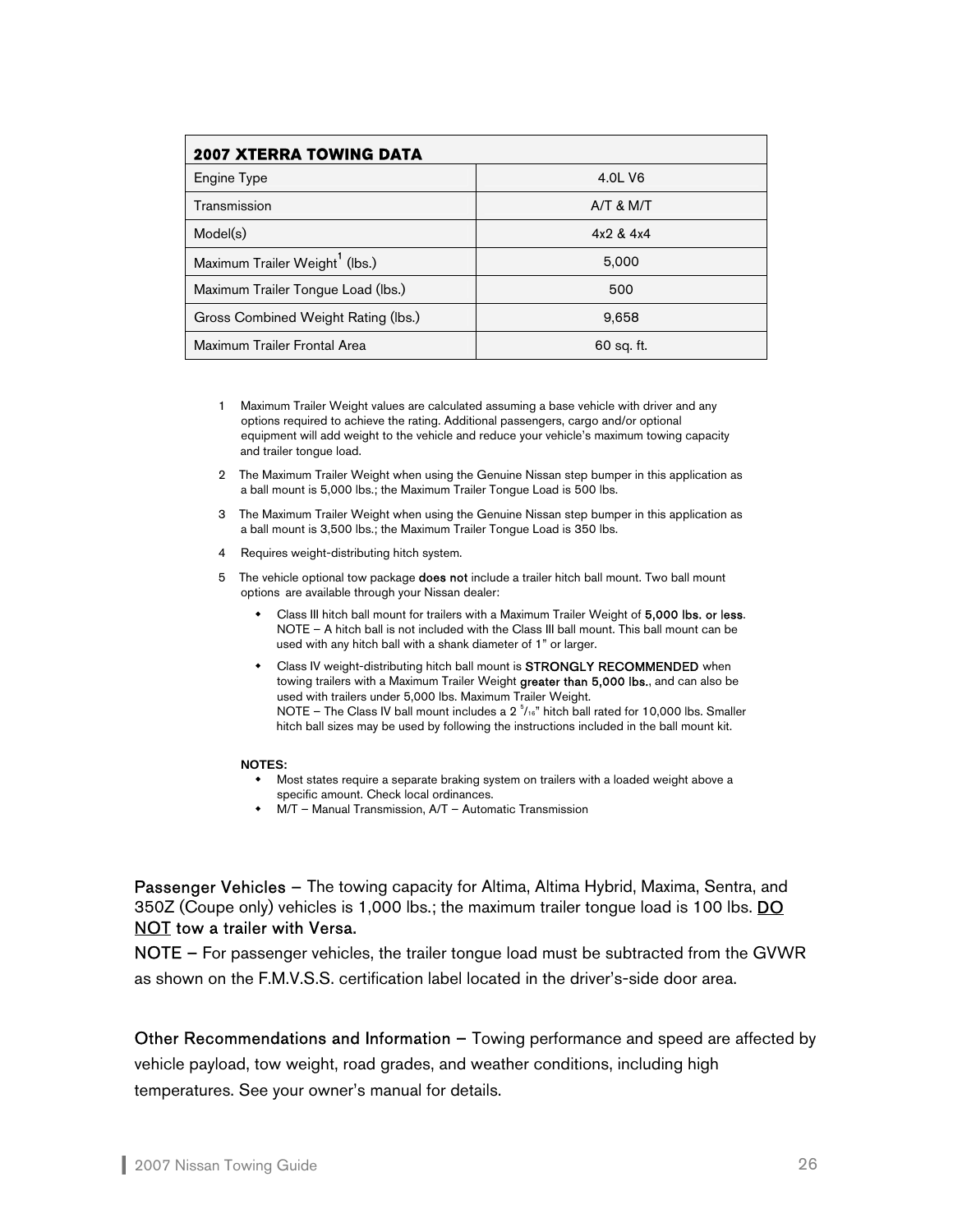# **TOWING EQUIPMENT CLASSES**

|                       | Class I |                          |               | Class II                 |               | Class III                |               | Class IV                 |  |
|-----------------------|---------|--------------------------|---------------|--------------------------|---------------|--------------------------|---------------|--------------------------|--|
|                       |         | Trailer hitch equipment* |               | Trailer hitch equipment* |               | Trailer hitch equipment* |               | Trailer hitch equipment* |  |
|                       |         | can be used to tow       |               | can be used to tow       |               | can be used to tow       |               | can be used to tow       |  |
|                       |         | trailers with a maximum  |               | trailers with a maximum  |               | trailers with a maximum  |               | trailers with a maximum  |  |
|                       |         | weight of 2,000 lbs.**   |               | weight of 3,500 lbs.**   |               | weight of 5,000 lbs.**   |               | weight of 10,000 lbs.**  |  |
|                       | Bumper  | Receiver                 | <b>Bumper</b> | Receiver                 | <b>Bumper</b> | Receiver                 | <b>Bumper</b> | Receiver                 |  |
|                       | Towing  | <b>Hitch</b>             | Towing        | <b>Hitch</b>             | Towing        | Hitch                    | Towing        | <b>Hitch</b>             |  |
| Armada                |         |                          |               |                          |               |                          |               | X                        |  |
| <b>Frontier</b>       |         |                          | X             |                          |               |                          |               | X                        |  |
| Murano                |         |                          |               | X                        |               |                          |               |                          |  |
| <b>Pathfinder</b>     |         |                          |               |                          |               |                          |               | X                        |  |
| Quest                 |         |                          |               | X                        |               |                          |               |                          |  |
| Titan                 |         |                          |               |                          | X             |                          |               | X                        |  |
| <b>Xterra</b>         |         |                          |               |                          |               | X                        |               |                          |  |
| Passenger<br>Vehicles |         | X                        |               |                          |               |                          |               |                          |  |

#### NOTES:

- A weight-distributing hitch should be used to tow trailers that weigh over 5,000 lbs.
- You can tow a trailer with a lower rating than the hitch. For example, a Class IV hitch can tow a Class II trailer.

# **TOW VEHICLE WIRING HARNESSES**

|                 | Harness Type                                          | <b>Trailer Lighting</b>                     | <b>Electric Trailer Brakes</b>                                                                                                    |  |  |
|-----------------|-------------------------------------------------------|---------------------------------------------|-----------------------------------------------------------------------------------------------------------------------------------|--|--|
| Armada          | 7-pin connector wiring harness                        | Pre-wired                                   | Pre-wired with 7-pin harness. Requires an<br>electric trailer brake controller (supplied by                                       |  |  |
| <b>Frontier</b> | Receiver hitch: 7-pin connector<br>wiring harness     | Tow harness kit available                   | customer), and an electric trailer brake<br>controller wiring harness (included with<br>vehicle or available from Nissan dealer). |  |  |
|                 | 4-pin connector wiring harness                        |                                             |                                                                                                                                   |  |  |
| Murano          | 4-pin connector wiring harness                        | Tow harness kit with<br>converter available | N/A                                                                                                                               |  |  |
| Quest           | 4-pin connector wiring harness                        | Available in factory tow<br>package         |                                                                                                                                   |  |  |
| Pathfinder      | Standard equipment:<br>4-pin connector wiring harness | Tow harness kit available                   |                                                                                                                                   |  |  |
|                 | 7-pin connector wiring harness                        |                                             | Pre-wired with 7-pin harness. Requires an                                                                                         |  |  |
| Titan           | 7-pin connector wiring harness                        | Pre-wired                                   | electric trailer brake controller (supplied by<br>customer), and an electric trailer brake                                        |  |  |
| <b>Xterra</b>   | Receiver hitch: 7-pin connector<br>wiring harness     | Tow harness kit available                   | controller wiring harness (included with<br>vehicle or available from Nissan dealer).                                             |  |  |

\*Includes matched receiver, ball mount, and hitch ball.

\*\* Towing capability of the vehicle may be less than the maximum towing rating of the equipment. See TOWING CAPACITIES earlier in this section or refer to your owner's manual for detailed information regarding the towing capacity of your specific vehicle.

 $^\dagger$ <u>DO NOT</u> tow a trailer with Versa.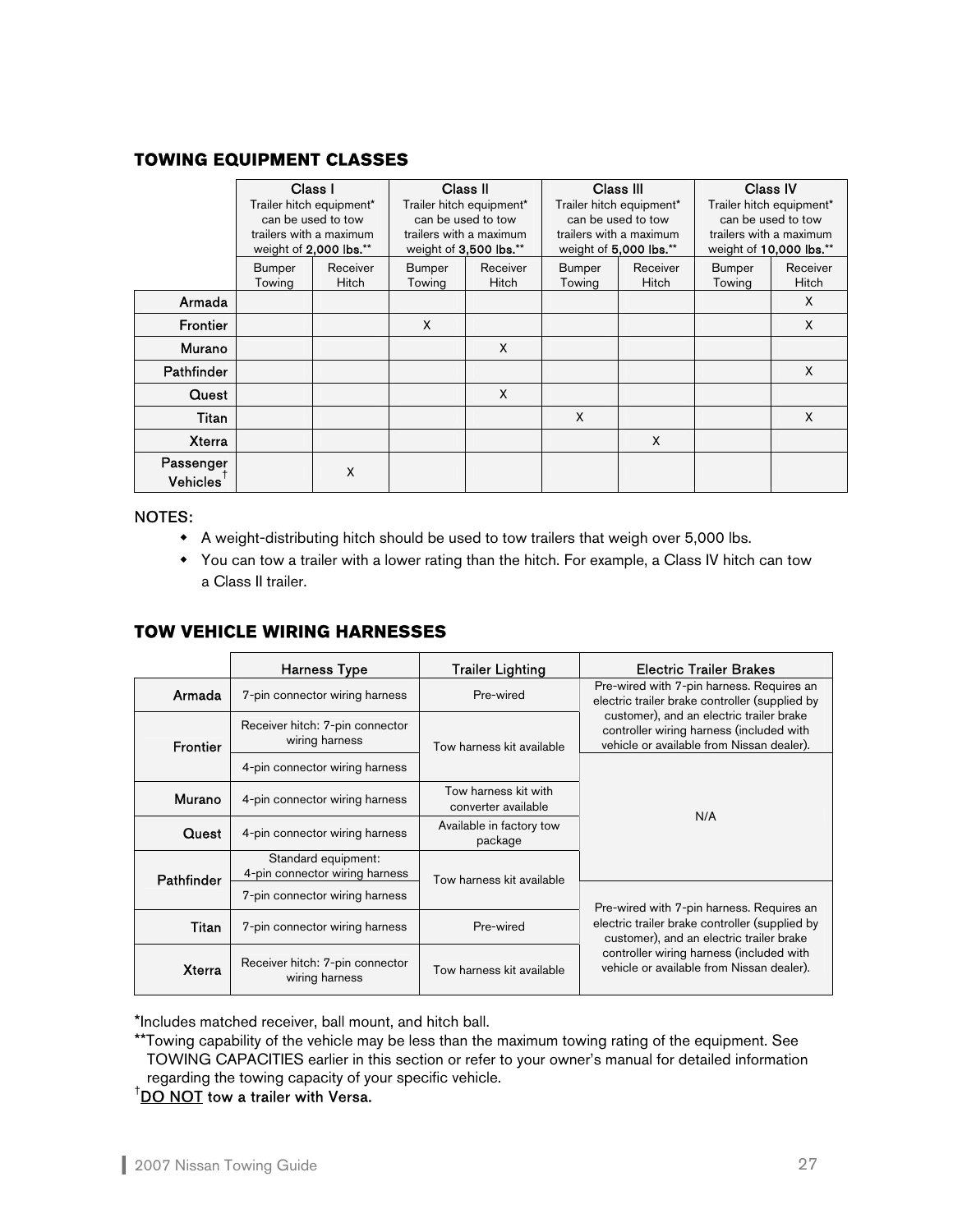# <span id="page-28-0"></span>PROTECTION

At Nissan, we back everything we build. So we're proud that every Nissan is protected by some of the best New Vehicle Limited Warranties, including 36-month/36,000-mile basic coverage. All 2007 models also feature 60-month/60,000-mile powertrain coverage.\* And, Nissan warranties are completely transferable if you should sell your Nissan.

If you want additional peace of mind, we proudly offer the Nissan Security+Plus $^\circledR$  Vehicle Protection Plan. This plan offers quality mechanical protection long after your New Vehicle Limited Warranty expires.

The Security+Plus $^\circ$  Vehicle Protection Plan is backed by Nissan and designed exclusively for Nissan owners. From a variety of plans available, you can choose the one that best fits your driving needs (up to 84 months/100,000 miles!). For the maximum coverage, you'll want to opt for Security+Plus Gold Preferred.

Whichever plan you choose, coverage is available throughout the United States. Repair work will be done at authorized Nissan dealers by Nissan-trained technicians utilizing Genuine Nissan Parts.

For more information about Security+Plus<sup>®</sup> Vehicle Protection Plans, contact your participating Nissan dealer.

The quality of Genuine Nissan Parts and Accessories is backed by the integrity of a Genuine Nissan Replacement Parts and Accessories Limited Warranty. If purchased within the basic coverage period of 36 months/36,000 miles, Genuine Nissan Parts and Accessories are covered by the remaining period of the warranty. If the remaining period is less than 12 months/12,000 miles (or if the vehicle warranty has expired), then Genuine Nissan Accessories are covered by their own 12-month/12,000-mile Limited Warranty. See your Warranty Information Booklet or ask your Nissan dealer for specific details.

#### **CONCERN FOR YOUR SAFETY**

Nissan urges you to always use your seat belt whenever you drive. And please make sure all passengers are buckled up. Keep in mind that air bags are a supplemental restraint system and must always be used in conjunction with a seat belt.

 Also, with a front passenger air bag, a rear-facing child restraint must never be placed in the front passenger's seat. Children 12 and under should ride in the rear seat properly secured in child restraints, booster seats, or seat belts, according to their size. See your owner's manual for more details.

<sup>\*</sup>For complete warranty details, read the Warranty Information Booklet or see your nearest Nissan dealer.